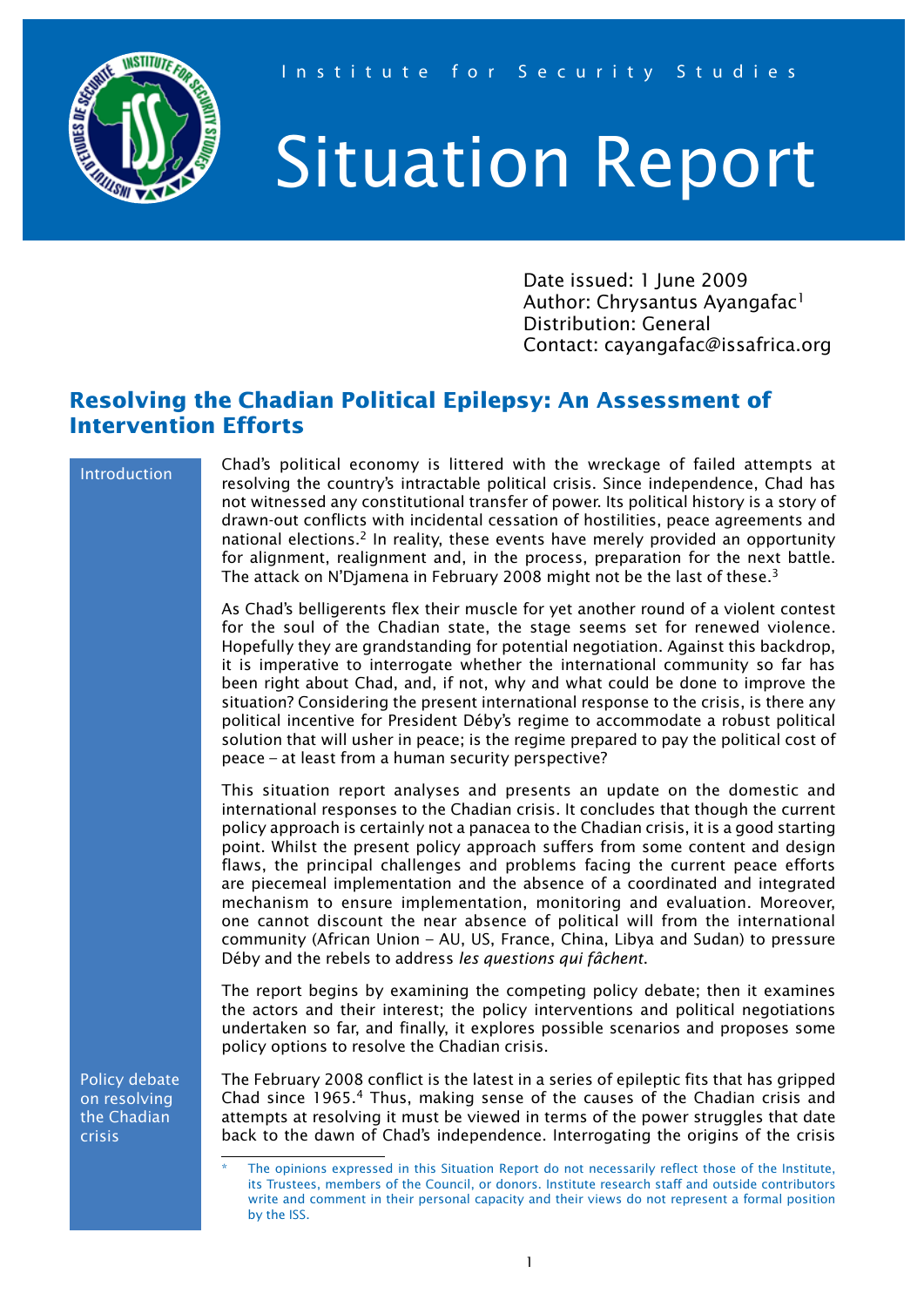and proposing policy options to resolve it is an exercise that has so far been informed by analytical and theoretical insights, but also by policy expediency and political rationalities.

The Chadian crisis raises a critical policy dilemma that policymakers face in trying to stem conflicts, viz: Is there an inherent trade-off between stability and peace? How can one balance the imperative of stability without jeopardising peace and human security? Moreover, how does one ensure that humanitarian intervention does not skew the balance of power in a domestic conflict in favour of one party? Lastly, how can the international community ensure that in treating the regional ramifications of a conflict, domestic grievances that underline the conflict are not neglected? These questions provide a sound point of departure to understand the policy complexities in trying to resolve the Chadian crisis.

Proponents of regional security complex, humanitarian organisations and the mainstream media have been quick to describe and appreciate the Chadian conflict as a spillover of the Darfur crisis and those of the north eastern and western Central African Republic.<sup>5</sup> Déby accuses the rebels of being a proxy of Sudan to destabilise Chad.<sup>6</sup> This seems to be the policy line adopted so far by the international community. The United Nations Mission in the Central African Republic (CAR) and Chad (Minurcat), European Union Force Chad (CAR Eufor) and the Dakar Agreement could be seen as attempts at operationalising this policy approach. In pursuing this policy approach, stability and urgency in resolving the Darfur crisis has gained currency. As a result, 'Darfur had more mobilising power in the European Union (EU) and US, and the argument of stationing Eufor across the border to prevent the spillover and escalating violence, and support the humanitarian effort was a better and more effective argument to use in the EU and in the UN'.7

Whilst there is some credence to this policy approach, it is based on faulty premises. As Haile Menkerios aptly points out, 'The problems in Darfur, Chad and Sudan exist because of governance issues in the two countries.'8The source of the Chadian conflict lies in its internal politics – Darfur has merely become an extension of Chad's political theatre because of ethnic and cultural linkages. Thus, the internal political decay and grievances of the Chadian people must not be discounted in favour of the regional dimension of the conflict. However, by deploying Minurcat and Eufor without any proportional pressure on Déby to make some painful political concession as a measure to resolve Chad's internal problem, the international community sided with Déby. Consequently, members of the international community have, albeit in varying degrees, been sucked into the crisis, thereby becoming critical players.

Borrowing theoretical and analytical insights from the greed and grievance thesis,  $9$ some argue that Chad's crisis is the result of greed informed by the country's oil wealth. The greed argument further opines that succession crisis provided the spark to violence.<sup>10</sup> There is some truism to this analysis. There is no doubt that Déby's management of the oil wealth and his decision to succeed himself after failed attempts to impose his son Brahim Déby, angered some ambitious Zaghawa political elite who felt they were overlooked.<sup>11</sup> As Handy argues, the militarisation of a significant part of the opposition can be traced back partly to lack of political opening and the concentration of all powers by Déby and his allies.12 As a consequence, in the absence of a viable political process to engender elite production, circulation and political change, armed rebellion seems the only available tool to certain Chadian social and political actors to bring about political change.

As a policy response, power sharing is seen as the most viable policy to resolve the crisis, as it would give the various belligerents a slice of the oil wealth. Also, a free and fair electoral process and an electoral system that will accommodate the interests of the political elites should be taken into consideration. This seems to be the logic behind the 13 August 2007 agreement with the political opposition and the various peace deals with the rebels (for example the Sirte Agreement of 25 October 2007).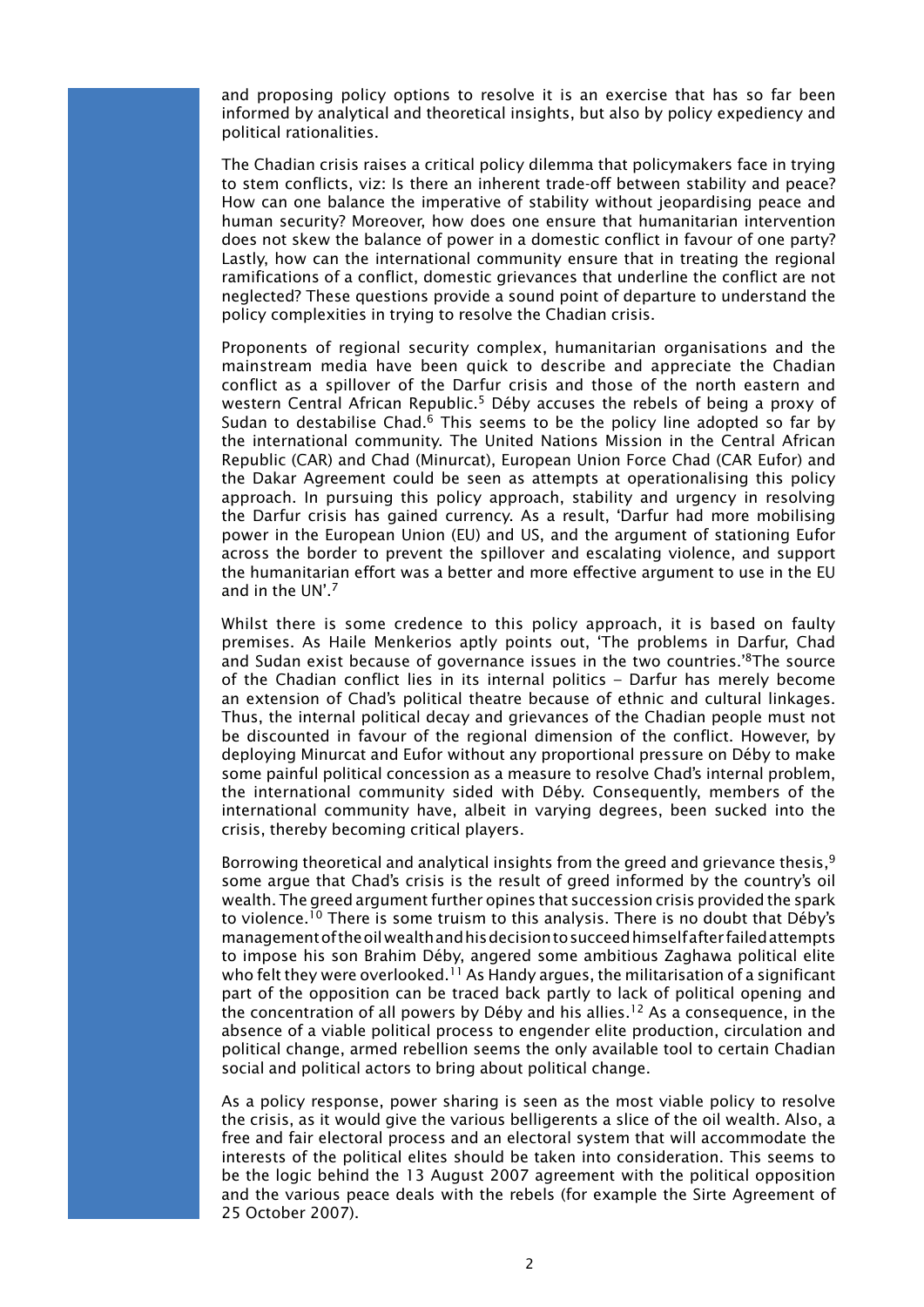Though laudable, the greed thesis and its policy response is a quick-fix, short-term strategy that does not take into account the context of Chad's socioeconomic and political configuration. Before the discovery of oil, Chad had known conflict, and the present crisis can be traced to a sequence of violence that truncated the country's history. Thus, whilst oil abundance might be a factor in informing the strategies and objectives of Chad's political actors, institutional configuration is important in understanding the structural causes of the conflict. No matter how tempting oil might be and how they may exacerbate political instability and conflict in Chad, they are unlikely to have stimulated the conflict on their own without regards to the political and social context. In the context of acute poverty, social fragmentation and the absence of strong democratic institutions to overcome the problem of time consistency (respect of the rule of the game overtime) in negotiating elite struggles over control of the Chadian state as the principal mode of wealth creation and accumulation, military adventures have become the only viable option to further the economic and political objective of the Chadian political and economic elites aided by foreign interests. The Chadian crisis is the residue of a symbiotic and selfreinforcing relationship of a vicious web of poverty, greed, local conflict,  $13$  elite contestation and weak democratic institutions.

At stake in the Chadian crisis are three critical issues, whose importance varies to each player. Support for any peace process is contingent on how each player perceives it as accommodating its political interest weighted against other actors' perceived strength and weaknesses.

*Control of the Chadian state:* The first critical issue is the struggle for the soul of the Chadian state (power). Control of the Chadian state is not an end in itself. Rather in a country where the private sector is almost absent, it is a means of wealth creation and accumulation; a measure for the control of rents from alluvial diamonds (reported from the Quaddai, Biltine, Guera and Baibokoum areas; bauxite (identified at Koro, located northeast of Moundou in the south of Chad); and other important commodities such as ore, silver and wolframite (at the Yedri Massif in Tibesti), uranium (at Mayo Kebbi and Tibesti) and titanium (at the Guera Massif).<sup>14</sup> However, the most important resources are cotton and oil situated in the south. The Doba reserves are estimated at one billion proven barrels but are projected to be substantially reduced by 2025.<sup>15</sup> Since oil rents accrue directly to the state,<sup>16</sup> oil plays and will continue to play a critical role in the country's political economy. Oil accounts for 90% of Chad's total exports.17

*Regional stability*: The second critical issue at stake is regional stability, which needs to be properly deciphered. Is it about regime security/survival or human security? There is little doubt that chaos in Chad would encourage the proliferation of small arms and light weapons, which would compound the humanitarian situation in the region, considering the high level of armed banditry (Zaraguinas).<sup>18</sup> However, in the lexicon of regional stability, humanitarianism plays second fiddle to geostrategic reasons. Chad is of immense geostrategic importance, being the boundary between Arabs and sub-Saharan Africa, Africa's cultural and climatic divide. Lake Chad is the second largest wetland in Africa and sustains 20 million people in the four countries that surround it (Cameroon, Nigeria, Chad and Niger). Though Chad is not an important player in the oil market in Africa, its contribution to energy security in the eyes of China and the US cannot be understated – every drop counts. Most importantly, political instability makes Chad a potentially weak negotiating partner. For example, Chad, with a consortium led by ExxonMobil, signed a 'convention agreement' in 1988 with neighbouring Cameroon– this was a broad contract covering both production-sharing terms on Chad's Doba oilfields and a pipeline through Cameroon to the coast. Though it was originally perceived that Chad had the better deal, it soon realised that its revenue was lower.<sup>19</sup> Also, the fact that Chad negotiated with Exxon at a time when the market was relatively unfavourable to producer countries because of the low prices<sup>20</sup> attests to the fact that political instability has made Chad a weak negotiating partner.

Strategically, control of Chad and by extension influence on the central region – the heartbeat of the Gulf of Guinea – is critical. The Gulf of Guinea, which accounts

What are the interests at stake?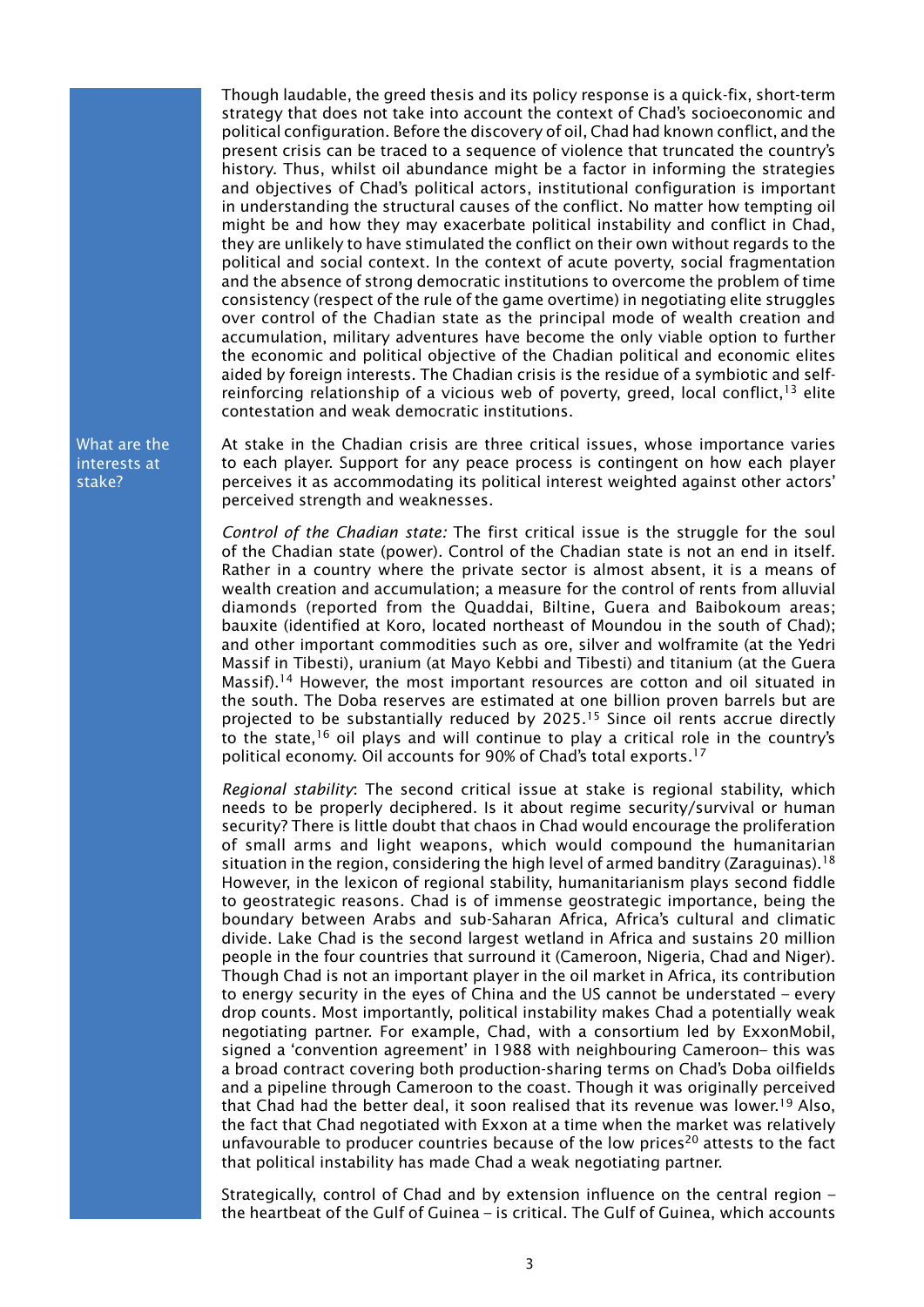for 45% of Africa's total oil reserve, is considered the next big thing in the oil industry, and has become of critical importance to western countries and other global players like China, Russia and India.<sup>21</sup> Unlike other global players, the US has openly asserted that it views the Gulf of Guinea as a zone of vital interest to its national energy plan and that it aims to import 25% of its energy needs from the region by 2015.<sup>22</sup> CAR's uranium deposits provide alternative sources for countries such as France to enhance their energy and nuclear capabilities. Russia is also becoming increasingly interested in the region as it tries to dilute Europe's attempt at reducing its dependence on Russian gas.<sup>23</sup>

Against this backdrop, regional stability is synonymous with regime stability as a measure to ensure continuous control and influence in the Central Africa region and the Gulf of Guinea. From the US perspective, chaos in Chad will aid and abet the spread of terrorism in the Sahel region. The official policy line, at least from the French military, is that if President Déby falls, Chad will descend into chaos and drag the Central Africa region into the abyss. A French diplomat with responsibility for Chad describes Déby as 'a natural ally and the only guarantee against the 'Somalisation' of the country and a possible domino effect that would see other French allies such as François Bozizé in CAR forced from power'.<sup>24</sup> Though this might be too mechanical an argument, there is some truth in it, but it should be read in the context of how much France is enmeshed in the domestic politics of countries in the region. The degree to which other regimes in the region will crumble, depends on their interconnectedness to the regime in Chad, how much influence France will have on a subsequent regime in Chad and how much countries in the region depend on France's patronage and military support. In a nutshell, the question is to what length will France invest in its allies and prop them up financially, diplomatically and politically to save them from disintegrating?

*Darfur crisis*: Considering that eastern Chad and Darfur have become extensions of the domestic political theatre of Khartoum and N'Djamena, there is a genuine fear that a new regime in Chad, if aided by Sudan, would be much more sympathetic to Khartoum – at least in the short term. There is no doubt that fixing Chad will have a tempering effect on the crisis in Darfur in the short run, at least in reducing the political risk of not providing refuge to the Darfurian rebels.

Thus it seems that, in some policy circles in the West, there is a growing consensus that, the best short-term strategy to enhance and consolidate their interest in Chad and Central Africa is to ensure stability. The policy instrument for this strategy has been military and diplomatic support to the regime in N'Djamena. They have conveniently neglected the more difficult questions of democratic institutional building and economic growth – long-term measures for conflict prevention and management. Of course, the West has made the symbolic gesture of resource mobilisation to enhance the democratic process, But the sad truth is the West owes Chad no favours, for it is the political elite who have really let it down. However, resource mobilisation matched with sustained political pressure will certainly make a difference, given the influence that the West has on some of the principal players in the crisis.

Actors, their interests and strategies

Whilst it might be easy to accuse Déby of not being a democrat nor an advocate of good governance, it takes two or more democratic players to play the game. Who are the actors involved in the Chadian crisis, what are their interest and strategies? Identifying the main actors is not a clearly cut exercise. Their principal objectives, at least in the long run, are influence and control of the state, but the strategies and tactics they pursue are fluid and change with the political exigencies of the day. That said, key actors include:

*Political opposition:* To deter Déby from changing the constitution to stand for a third term, and to bolster their negotiation power, Chad's political opposition parties have formed an alliance called Coordination for the Defence of the Constitution (CPDC). The group is not entirely representative of the political opposition as some parties, notably Front des Forces d'Action pour la République (FAR) refused to join.25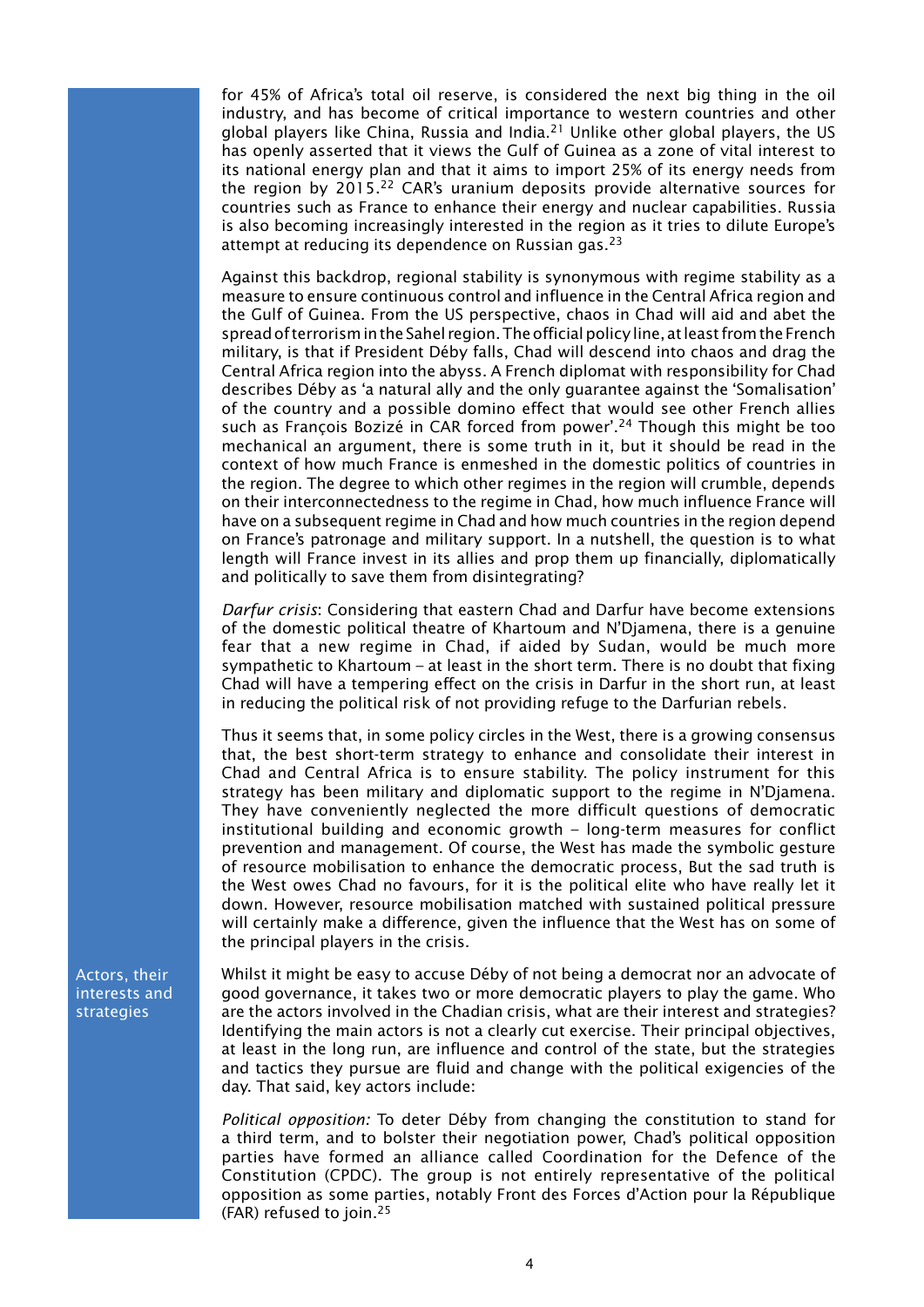*Objective: Best alternative to a negotiated agreement (Batna):* The long-term objective of the political opposition is control of the state and the short-term priority is influencing any transitional political process. It is for this reason that the parties have focused their energy on trying to influence the electoral process or at least deny Déby total control over it. In a political system grounded in the logic of 'winner takes all', and against a background of limited political space and the near absence of the private sector, Chad's opposition parties face the twin problem of staying relevant in the political game and ensuring their own survival. As such, in any negotiations with Déby, the political opposition's Batna is either joining the government or remaining in the political wilderness, which, in Chad, can be very cold.

*Strength:* Chad's political opposition parties are very weak. Though multipartism was allowed in Chad in 1991, political parties soon found out the true meaning of constitution without constitutionalism.<sup>26</sup> The political space was liberalised, but political parties had little manoeuvring space and few resources to influence and shape the political transition. Déby considered them merely a functionalist partner to enhance his legitimacy. Most of Chad's opposition leaders were reduced to mere political opportunists, most ethnically based and not able to move beyond this.

Thus their relative weakness and the nature of Chad's political regime have forced them to adopt different strategies at different times. One thing opposition parties are aware of is their added value in enhancing Déby's legitimacy. In fact, they have refused to participate in certain political processes to deny Déby the legitimacy he desperately needs. However, this strategy is influenced mostly by their own weakness. Other opposition parties never shy away from joining the government as a means of escaping the cruelty of the political wilderness.

*Armed groups (from Debycratie to L'Erdimirate):* Chad has had about 33 rebel groups since independence. On 18 January 2009, seven rebel groups established an alliance called Union des Forces de la Résistance (UFR).27 The alliance is led by Timan Erdimi, with Adouma Hassaballah Djadarab first vice-president,Adelwahid Aboud Makkaye second vice-president and Abakar Tollimi secretary seneral. Unlike the first alliance that merely unified the structure of command, the new structure goes beyond unity of military command. On 23 February 2009, the UFR formed a shadow cabinet<sup>28</sup> and on 20 March 2009 appointed its military command with General Tahir Odji as chief of staff. It therefore could be seen as not only addressing the issue of leadership in the rebellion, but having a political strategy and plan if Déby is overthrown.<sup>29</sup> Considering how divergent and divided the rebellion is, there is little doubt that the political strategy is aimed at an international audience. The message is simple: the rebellion seems to be telling the international community that it is ready and fit to govern, thus undercutting the argument that after Déby, there will be chaos.

*Objective: Batna:* The one thing unifying the rebellion is the desire to see the back of Déby. However, whilst the long-term objective is to grab power, it would not miss the chance of sharing power with him if it can be guaranteed and if it does not vitiate its long-term goal. It must be stated here that the regime seems to have a record of allegedly killing rebels who decided to align with the government.<sup>30</sup> Thus, in the eyes of the rebels, power sharing or peace agreements are perceived as mechanisms to influence the transitional process and position themselves for an eventual takeover. During the Sirte negotiations, by demanding the appointment of a transitional Prime Minister from the rebellion and the organisation of a roundtable including the political opposition, with a view of holding elections,  $31$ the rebels clearly attempted to shape and influence any transitional process.

*Strategy*: The armed rebellion poses the most credible threat to Déby, considering that twice the rebels came close to the gates of the presidential palace. It would be naïve to identify the armed rebellion with its leadership, as it is not a unit of analysis. Whilst the leadership is important, the interests of the rank-and-file cannot be discounted. As the case of the United Front for Change (FUC) would suggest, the rank-and-file would desert a rebellion perceived not to accommodate their interests.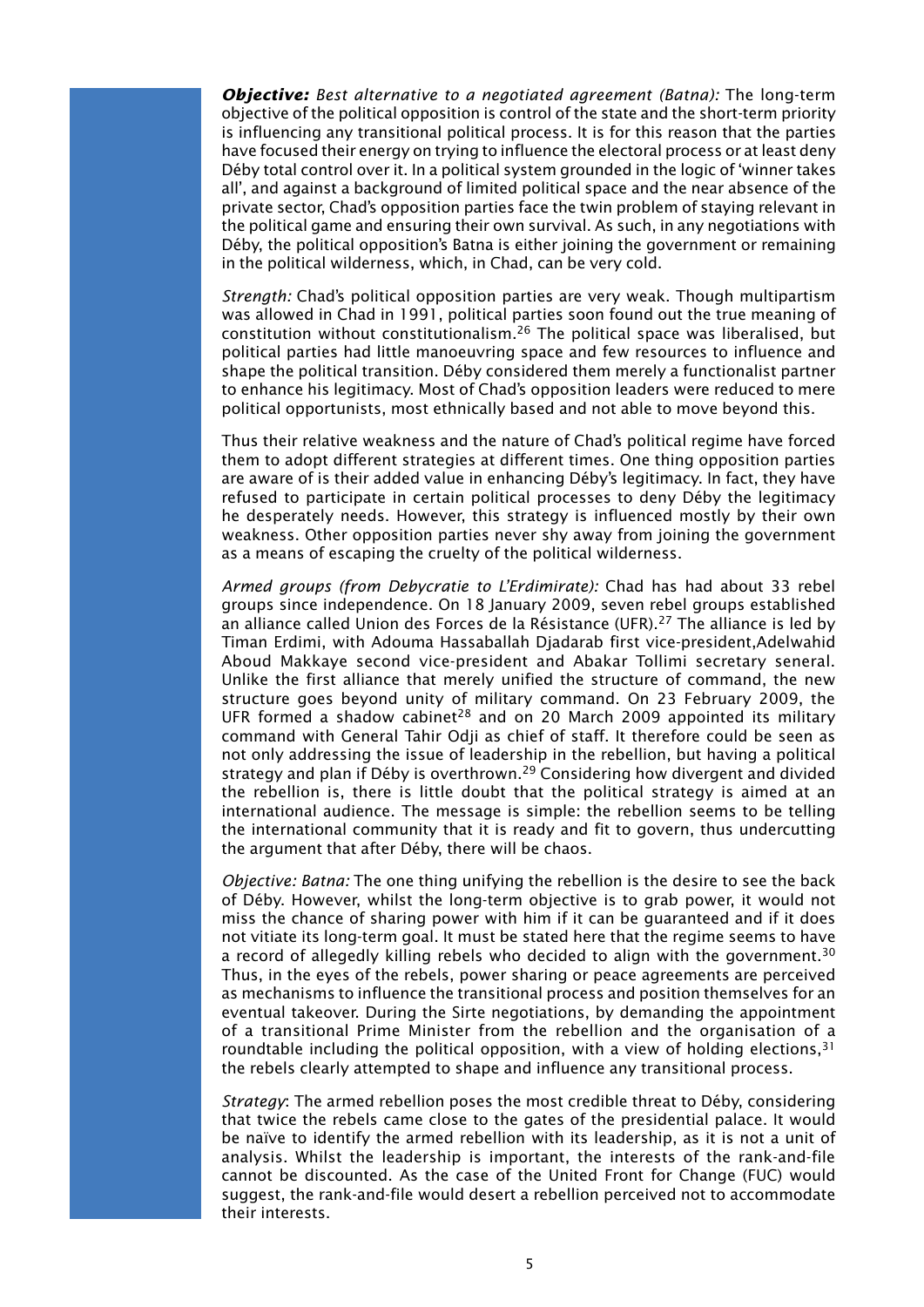Recent estimates suggest that there are about 15 000 armed rebels,<sup>32</sup> and Chadian Arabs are fast proving the kingmakers of the conflict in both Chad and Darfur.<sup>33</sup> For this reason, there has been intense lobbying by Sudan and Chad to win them over.<sup>34</sup> For example, by appointing Hassan Saleh Al Gadam Aldjinedi<sup>35</sup> over his nephew Général Abderahim Bahar Itno to lead his offensive against the rebels in early May, Déby seems to be leaving the door open for Chadian Arabs to defect from the rebellion. However, it is difficult to estimate the number of rebels, as their membership is cyclical and most rebels are recruited for particular military operations. This could in part be because there are not enough resources to pay them on a regular basis. Though Sudan is their principal external backer and supplier of weapons, some of their weapons actually come from the national army (Armee National Tchadienne – ANT). When officers of the ANT defect, their men and weapons go with them.<sup>36</sup> Also, the rebels have been able to sustain themselves by robbery and attacks on humanitarian aid.37 As the rebellion is in need of international credibility, it is difficult to ascertain if the latter is a deliberate rebel tactic or the result of desperation among the rank-and-file of the rebellion. Though it is easy to advance greed as the rebels' principal motivation, their grievances cannot be discounted. Marginalisation and local conflicts, especially in the east, explain why some people joined the rebellion.<sup>38</sup> Whilst Sudan is certainly the godfather of the armed rebellion, it would be simplistic to view the rebellion as merely a means by Sudan to destabilise Chad. Whilst very reliant on Sudan, it does have some space to maneuver. It is not a question of who needs whom – there is some convergence of the interests of the rebellion and of Sudan.

Like the political opposition, the rebels are mostly ethnically based. Their political strategy seems based on rhetorical criticism of Déby for authoritarianism, nepotism, tribalism, corruption and human rights abuse. However, the fact that almost all of the rebel leaders have at one point worked with Déby makes one wonder if they are not merely instrumentalising the plight of ordinary Chadians to pursue their political agenda. If there is one thing the rebellion does not have, it is time. As the fighting continues, its wear-and-tear effect on the rebellion will be enormous. Continuous fighting without positive results will test their strength to the limit and threaten their resolve for unity.

*Government:* The regime's principal objective is survival and, by extension, control of the Chadian state. There is no doubt, though, that a peaceful retirement for Déby, to enjoy the largesse of his struggle will be a tempting option if it can be guaranteed. However, such a proposition would suggest that the regime is free from the shackles of his close collaborators, who, there is little doubt, have constraints on him.

*Strategy:* Déby completely dominates the political and economic scene. Whilst the regime has tried to be inclusive, power is still concentrated in the hands of the Zaghawas.39 The judiciary, public administration, public parastatals and the security apparatus of the state are in his firm grip. The legislature is dominated by the Mouvement Patriotique de Salut (MPS), which is controlled by Déby through the party structures. The regime's strategy has been largely informed by how its uses carrots and sticks (repression and co-optation) coupled with the renowned tactics of divide and rule. Déby certainly has the money to buy his way out of the present crisis and he intends doing so. According to ExxonMobil, in the first half of 2008, project payments for various royalties, taxes, fees, permits and duties added up to \$782 million, for a total of \$1,244 million paid in the last four quarters. Chad's total revenue since the project began has exceeded \$3 billion.<sup>40</sup> The February 2008 attacks on the capital and the desire to pre-empt further attacks led to additional troops hiring, wage increases for the military and additional exceptional security spending (mainly military equipment purchases) of six percentage points of nonoil GDP in additional current spending.<sup>41</sup> Chad has spent more of the increase in oil revenues it experienced than most oil producers in the recent oil price boom. By 2006, it had spent about 70% of the total accumulated oil revenues earned between 2000 and 2006.<sup>42</sup> This is more than most oil producers in the region, with the exception of Sudan. Déby has virtually unrestrained control over oil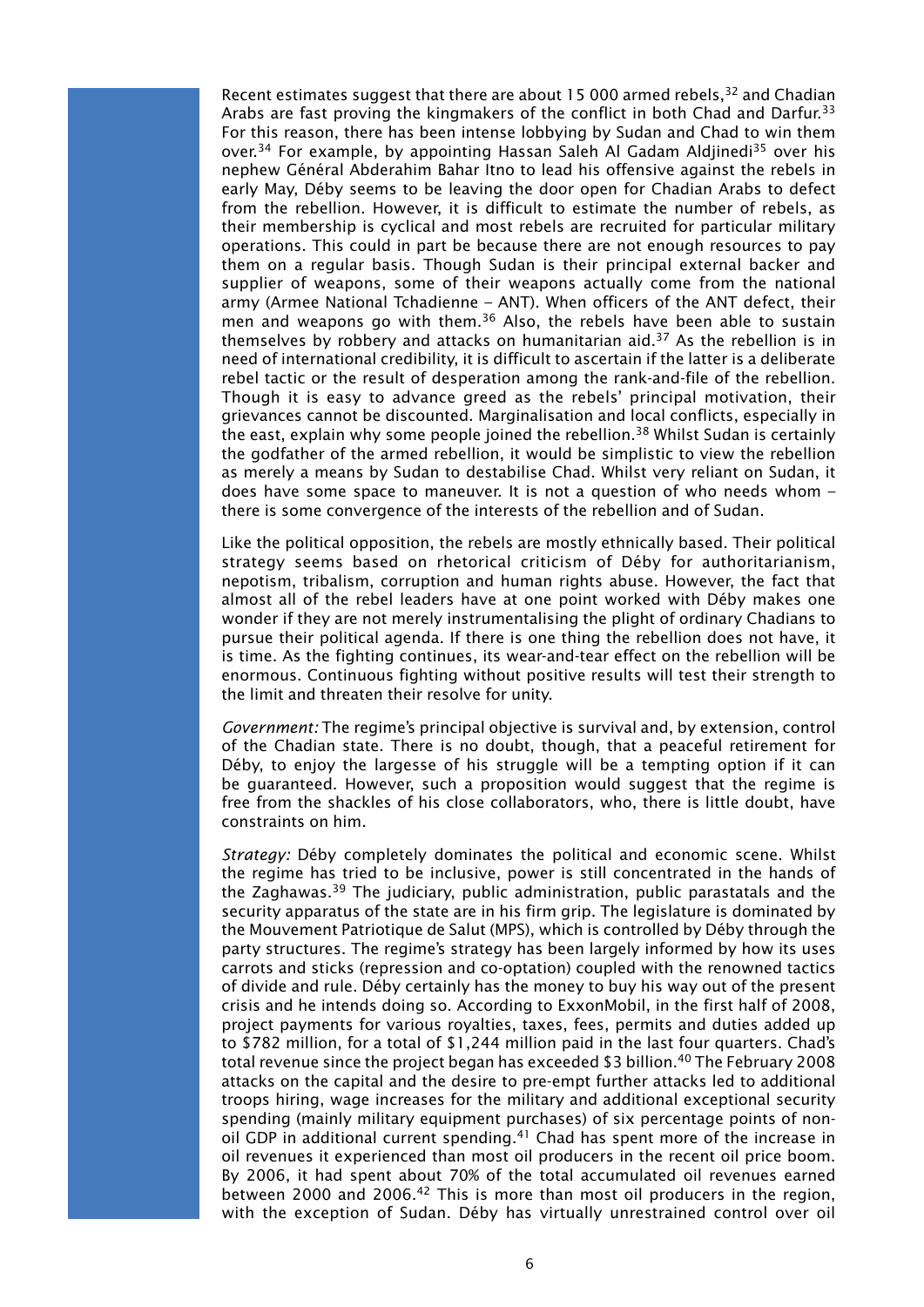rents.<sup>43</sup> These oil rents have increased the manoeuvring space of the regime and play a critical role in his survival strategy. He uses them to buy arms and to sustain patronage, and they have allowed him to carry out some infrastructural projects in N'Djamena. According to a Chadian official, 60 billion CFA has been spent on roads, bridges, buildings and water systems.<sup>44</sup> While this should be applauded, closer examination reveals that they seem to have a political rationale, in that they enhance Déby's legitimacy. Also they have become a measure to dispense patronage.45 As a result, the ministry of infrastructure and now acting Minister of Defence headed by one of the president's close allies (Adoum Younousmi)<sup>46</sup> has become the most powerful ministry in the country.

Déby has also used the democratic process to his advantage. By liberating the political space, he has sponsored the creation of many political parties and created confusion and division within the political opposition. He has co-opted anybody who is willing to be co-opted into the army and the government. For the time being, most of the prominent political opposition parties and their leaders are part of the government. As the examples of Yaya Dillo and Mohammed Nour Abdelkerim would suggest, the degree to which one is being co-opted is a function of how much threat and political risk one poses to the regime. After FUC attacked N'Djamena it was rewarded with the ministry of defence, but since the troops refused to be disarmed and join the national army, FUC was fired. Also, the appointment of Youssouf Saleh Abbas, a former rebel from the east (the usual practice has been to appoint a southerner) seems to suggest that Déby's priority is to pacify the east. However, the appointment of Wadal Abdelkader Kamougue could be seen as an attempt at tempering the secessionist sentiments of the south, which feels marginalised.

Another element of the regime's survival tactics has been to portray the conflict as an attempt by Sudan to destabili**s**e Chad. In pursuing this tactic, the regime seems to discount the rebellion as mere mercenaries being used by Sudan. Clearly this message is aimed at the international audience and it is also an attempt to rally Chadian**s** against Sudanese 'aggression'. This tactic seems to be working. The international community (UN) seems not to grasp the need for Déby to negotiate with the rebels. The ICC warrants against President Bashir have put Sudan on the back foot and in the process made the tactic more useful. This has enabled Déby to strike the rebels in Sudanese territory. This was clearly a gamble by Déby based on the premise that Sudan would not retaliate. It paid off.

Déby's strategy has both domestic and international logic. Trying to balance these audiences is difficult at times. For example, playing on ethnic rivalries, Déby vilified Chadian Arabs by expelling certain Arab ministers from the government -in particular Rakhis Mannani, a former Democratic Revolutionery Council (CDR) leader – and, more importantly, launching a campaign denouncing them as *janjaweed* and 'mercenaries' in the pay of Khartoum.<sup>47</sup> His strategy has apparently been to present himself as a pro-Western bulwark against a Sudan that seeks to 'Arabise' and 'Islamise' the whole region. But by denouncing Chadian Arabs, he risks compounding the existing gulf in Darfur between Arabs and non-Arabs, which might be replicated in Chad.<sup>48</sup> By attempting to accommodate FUC, Déby alienated his own tribe, which felt that the Zaghawas were being killed by the Temas in local conflicts in the east.

Though Déby might have the wind on his wings, his regime possesses some weaknesses. The almost unconditional military and diplomatic support given to him by the international community provides him with a false sense of comfort. Whilst support from France is crucial, history shows that it is a short-term policy instrument that the regime cannot entirely count on. For this reason the regime has gone on a shopping spree to bolster its arsenal and has tried to diversify its external support base.

Another weakness of the regime is infighting and possible fragmentation. Though over time, rebels have been defecting back to the government, cohesion in the regime, particularly among the Zaghawas will be tested if there is a perception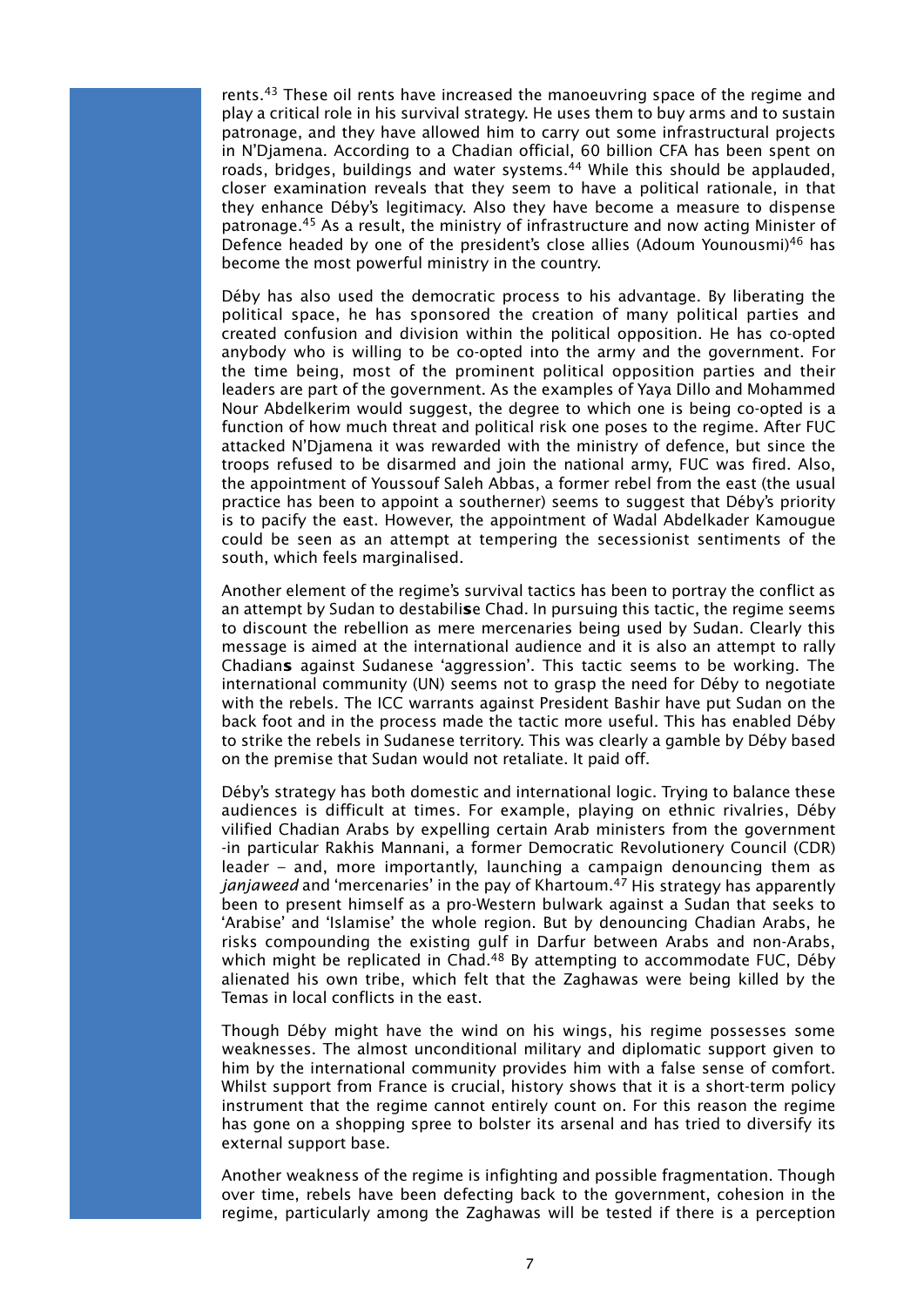that the regime is nearing collapse. Even within the ruling party, there are some progressive elements that see their political future beyond Déby's regime. For example, in the last parliamentary session, some MPs from the ruling party were extremely critical of the president of the national assembly for his authoritarian tendencies. One of them even alleged that the president cannot remove him from the assembly because he was put there by the electorate.<sup>49</sup> Though this assertiveness could be a reflection of the potential of improved governance, it certainly points to the existence of a moderate and progressive element within the ruling party, which sees its political future beyond Déby's regime.

#### *External actors*

#### **France**

*Interest:* What is the financial cost of France's presence in Chad? Though France maintains some small economic footprints in the country, especially in the construction sector, there is little doubt that Chad is a financial liability for French taxpayers. Consequently, France's presence in Chad could be explained by something else and probably beyond the borders of Chad. France's continuous involvement in the Chadian conflict is largely informed by its geostrategic interest. Chad is perceived as 'French aircraft carrier of the desert'*.* France's geostrategic interest in the country is underlined by the presence of three military bases in the country, Camp Adji Kossei in N'Djaména, Camp Croci at Abéché and a base at Faya-Largeau, involving 1 100 troops with airlift capacity.<sup>50</sup> France has, however, expressed its intention to withdraw 1 000 soldiers of its 1 650-strong force in Chad.<sup>51</sup> Is this a signal of France's resolve to lessen its military footprint in Africa? Or is it just a change in tactics without any real change in its long-term strategic objectives?

*Strategy:* Within policy circles in France, it is perceived that France's interest in Chad and the region could be ensured only by regime stability. France has been able to effectively influence Chad's domestic politics through military intervention, either by omission or action. This has been possible because armed rebellion has become the principal mode of regime change. As a consequence, French military remains at the heart of Chad's political entanglements and its artillery, armour and especially air power remain the tipping point for regime change in Chad.<sup>52</sup> In the words of Goukouni Weddeye (former president): 'President Déby came to power with the support of Paris for economic and geo-strategic reasons, and remains, for the same reasons, "France's man".'53 Rebel leader Mahamat Nouri notes that Chad and France share a 'community of interests in history, religion, blood and culture', and adds that the French government – and not the people of France – has befriended Déby against the people of Chad.<sup>54</sup> A careful reading of the above statement would suggest Nouri's statement is aimed at inciting the French public to exercise some pressure on the way France conducts itself in Chad. This raises the questions: Who decides French foreign policy on Chad and Darfur and what is the role of the French military? Are the French prepared to support Déby all the way? Why did the French military wait for the rebels to be at the gate of the presidential palace before they came to Déby's help? Is Minurcat II France's exit strategy as France seeks more important players on the continent based on economics?

France seems to prefer working within multilateral channels against the backdrop of attempts at an EU Common Foreign and Security Policy (CFSP). However, the European Commission is not a pawn to execute French interests in Chad. The European Union is the country's largest donor. It's past and present contributions have been focused – under the ninth European Development Fund (EDF) – on transport and infrastructure, as well as providing budgetary aid and support for institution-building.55. Nevertheless, commonality or convergence of interests does not necessarily amount to coherence in policy. There are strong incentives for France to Europeanise its foreign policy engagement, particularly with Africa talking of France putting behind the days of France Afrique. Europeanisation of France's African adventure is a change of tactics, not a change in strategic objective – at least in the short run. Europeanisation is perceived as a measure to give more legitimacy and legality to its African adventures. Thus, France had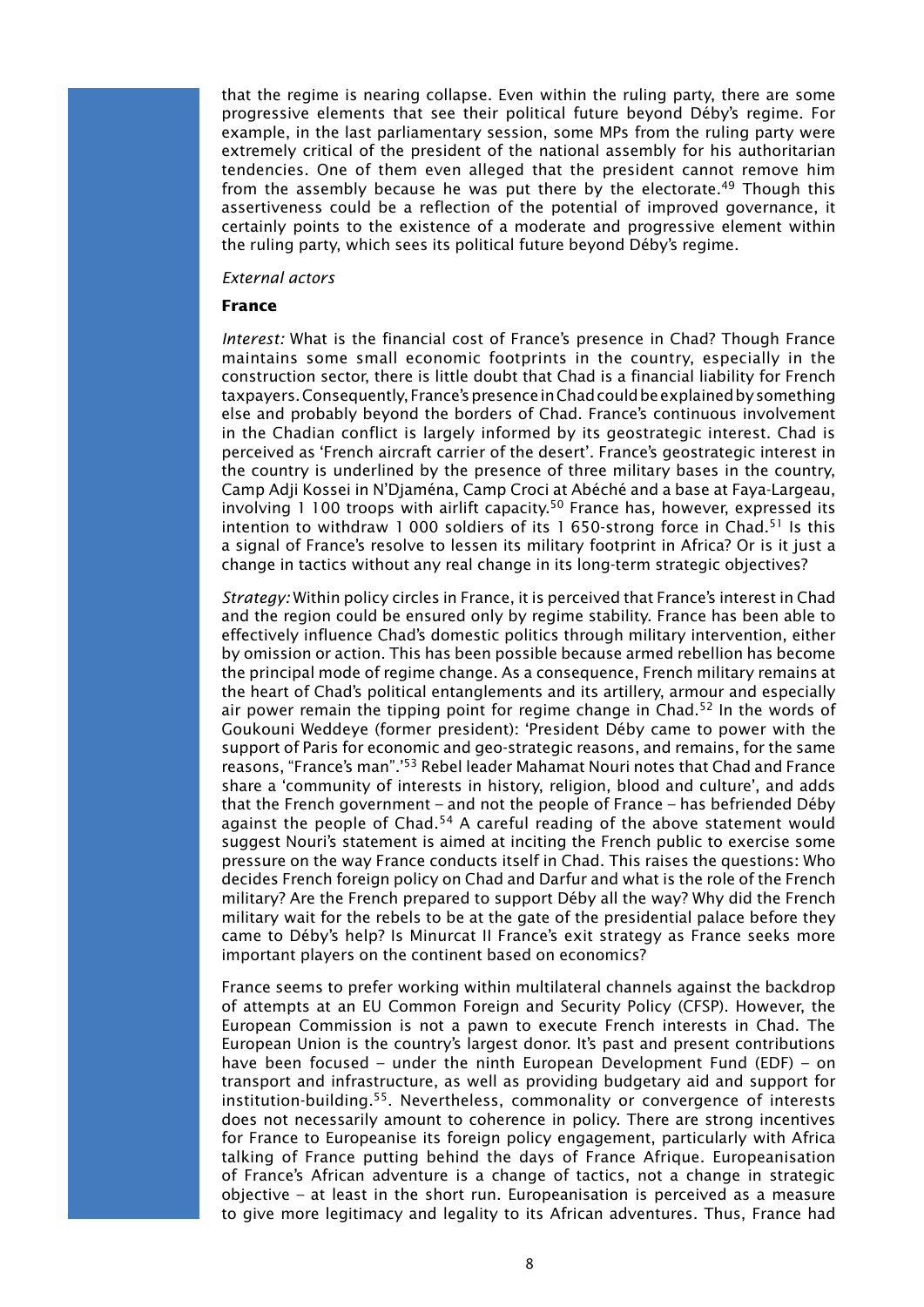interest in arguing for a stronger engagement of the European Union. Eufor was conceived and implemented as a bridge mission to MINURCAT II. In the process, it was a good strategy for France to have many others involved to stabilise Chad. Furthermore, France would not find many willing partners among other EU member states to share the burden of its policies on and engagement in Chad. Thus, humanitarianism was instrumentalised as a reality call for Eufor.<sup>56</sup> Nevetherless, though humanitarianism is important in certain EU capitals, the support by certain EU members for Eufor must be contextualised in the broader debate in Nato about sharing responsibility in Afghanistan. Certain countries joined Eufor as it provided them with a strong argument to shy away from Afghanistan.<sup>57</sup> The geostrategic importance over humanitarianism is evidenced by the fact that Eufor is estimated to have cost about €119,6 million based on the Athena mechanism.<sup>58</sup> France is estimated to have contributed  $\in$ 260. This is in contrast to the  $\in$ 30 million that the EU has apportioned for humanitarian aid for 2008/9.59 In a nutshell, though Eufor is a commendable effort, it represents a commonality of interests of some EU members and pays lip service to the roots causes of the crisis.

# **United States**

*Interest*: President Obama has described the situation in Darfur as genocide.<sup>60</sup> Logically, is he suggesting that the Chadian government, in supporting the Justice and Equality Movement (JEM), is doing the right thing? How would he describe the situation in Chad? Per the 2008 Transparency International corruption index, Chad is one of most corrupt countries, its governance record is poor per the World Bank Governance Indicator, climate for business is poor, and its human rights record is pathetic. However, the US enjoys cordial relations with the Déby government.61 What informs this cordial relationship and what are its terms? American principal interests in Chad are terrorism and energy security.<sup>62</sup> Two US companies, ExxonMobil and Chevron, are part of the consortium that has invested in and is operating the Doba oilfields.<sup>63</sup> The US's quest for energy security and its implication for the Central Africa region are well documented.<sup>64</sup>

Chad is considered a strategically important ally in containing Islamic fundamentalism.65 The US has provided security assistance and training to the Chadian army with International Military Education and Training (IMET) funds. Chad is a part of the Trans-Saharan Counterterrorism Partnership (TSCTP), an interagency effort that aims to increase Chad's border protection and regional counterterrorism capabilities, as well as 'to promote democratic governance as a means to discredit terrorist ideology'.<sup>66</sup> The US supplies weapons to Chad and also contributes to the humanitarian effort in the east of the country.<sup>67</sup>

*Strategy*: Unlike France, which has to an extent advertised its support for the regime, the US has been more docile and rather chooses to work within multilateral institutions – UN Security Council. In a nutshell, the US has been free-riding on French assertive posture with the country.

#### **Sudan**

*Interest*: Sudan would love to have a regime in Chad that is more amenable to it or at least that can be influenced by Khartoum. In the short term Khartoum wants the cessation of support to Darfur rebels and normalisation of relations.<sup>68</sup>

*Strategy:* As a Sudanese diplomat pointed out, to solve the Chadian crisis, there should be a place on the negotiation table for Sudan and there should be a place for Chad in any attempt to solve the Darfur crisis. This is a clear indication of not only how much the two crises have become intertwined, but of how much leverage each country has in the other's rebellions. This support has been well documented.69

#### **China**

*Objective*: China's principal objective is energy security to fuel its growing economy. The China National Petroleum Corporation (CNCP) entered Chad's oil and gas businesses in 2003 and now has oil and gas assets and interests,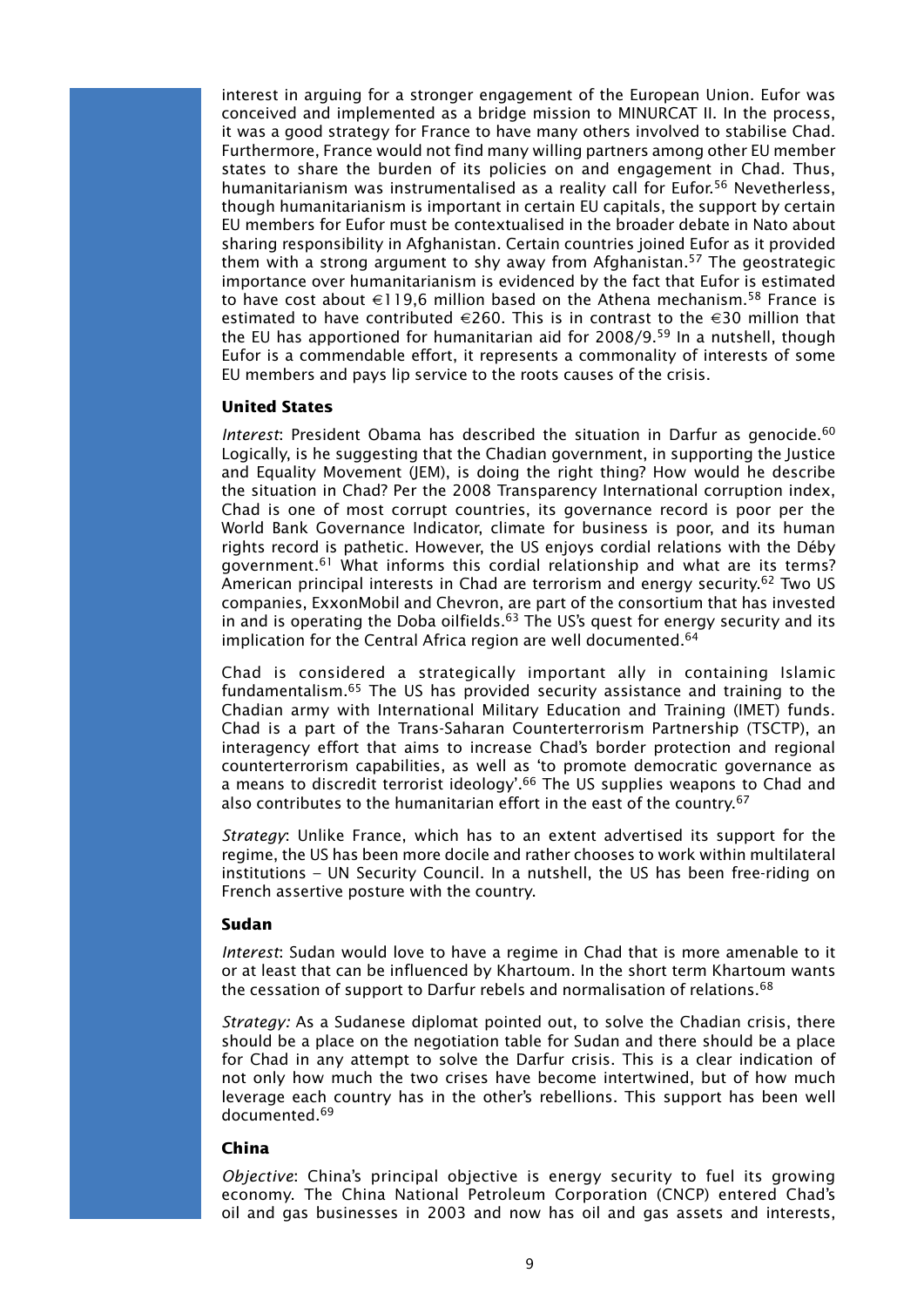whilst providing oilfield services. On 20 September 2007, CNPC and the Chadian Ministry of Petroleum signed an agreement that requested CNPC to build a joint venture refinery using Chinese design specifications, manufacturing standards and machinery.70

*Strategy*: Reports suggest China have become involved, albeit possibly indirectly, in supporting rebels. It is reported that arms captured during the FUC attack on N'Djaména in April were Chinese and new, and that the Toyota vehicles that ferried the FUC to N'Djaména were bought by a Chinese oil company based in Sudan for which Mahamat Nour Abdelkerim used to work.<sup>71</sup> To court Chinese support Déby dumped Taiwan for China.

# **Libya**

*Objective*: Libya sees the present crisis between Chad and Sudan as an opportunity to enhance its influence in the region.<sup>72</sup> Libya is not comfortable with the presence of France and the US in the region, and it played a critical role in ensuring Déby's survival in February 2008. Further, Libya provided the air corridor through which France supplied weapons to Chad.<sup>73</sup> As one diplomat pointed out, Déby is increasingly relying on Libya as a partner in times of crisis. A Sudanese diplomat noted that Sudan does not really know what Libya is up to, considering it supports both sides. Thus, whilst the recent visit of President Bashir to Libya could be seen as soliciting Libyan support in the face of the International Criminal Court (ICC) indictment, Libyan support to Sudan is not assured.

*Strategy*: Libya's strategy has been to support Chad and Sudan, thus positing itself as the kingmaker. Also it tries to exert its influence (with money and diplomatic pressure) through control of the various peace processes. As one member of the contact group pointed out, Libya wants to control everything and everybody. Evidence of this is the fact that some members of the contact group were never consulted on attempts by Libya to restore diplomatic relations between Chad and Sudan. Some members were informed only after a Libyan plane had done the rounds of ferrying the ambassadors to the various headquarters.74

# *Addressing the internal dimension of the crisis*

# **Political accord to re-enforce the democratic process (13 August 2007)**

After months of negotiations, with enormous pressure, technical and financial support from the international community, especially the EU (others included Francophonie, US), the 13August political accord aimed to re-enforce the democratic process in the country. In total, 95 political parties signed the accord.75 The accord is grounded on two principal pillars: electoral process and political/ security environment. The accord calls for an electoral census, improved electoral register, and an independent electoral commission to organise and supervise the electoral process. It also provides for the use of single ballots, for the security forces to vote one day before the rest of the population and for nomads to vote on the day of the election instead of beforehand, as in the past.

To provide a suitable climate for elections, the accord calls for depoliticisation and demilitarisation of administration; freedom of expression; independence of the judiciary; social pact and security of person.

To allow time for the agreement to be implemented, parliamentary elections will be delayed until 2009 and the mandate of the current national assembly will be extended until then.

The accord created a monitoring and evaluation committee called the La comité de suivi et d'appui, whose mandate is to ensure strict application of the accord. In practice, the work of the committee is to formulate stipulations in the accord into law for consideration by the national assembly. It is important to point out that the committee's opinion or observations are merely persuasive. The national assembly has the duty and mandate to make laws. The committee is made up of

Update on attempts to resolve the crisis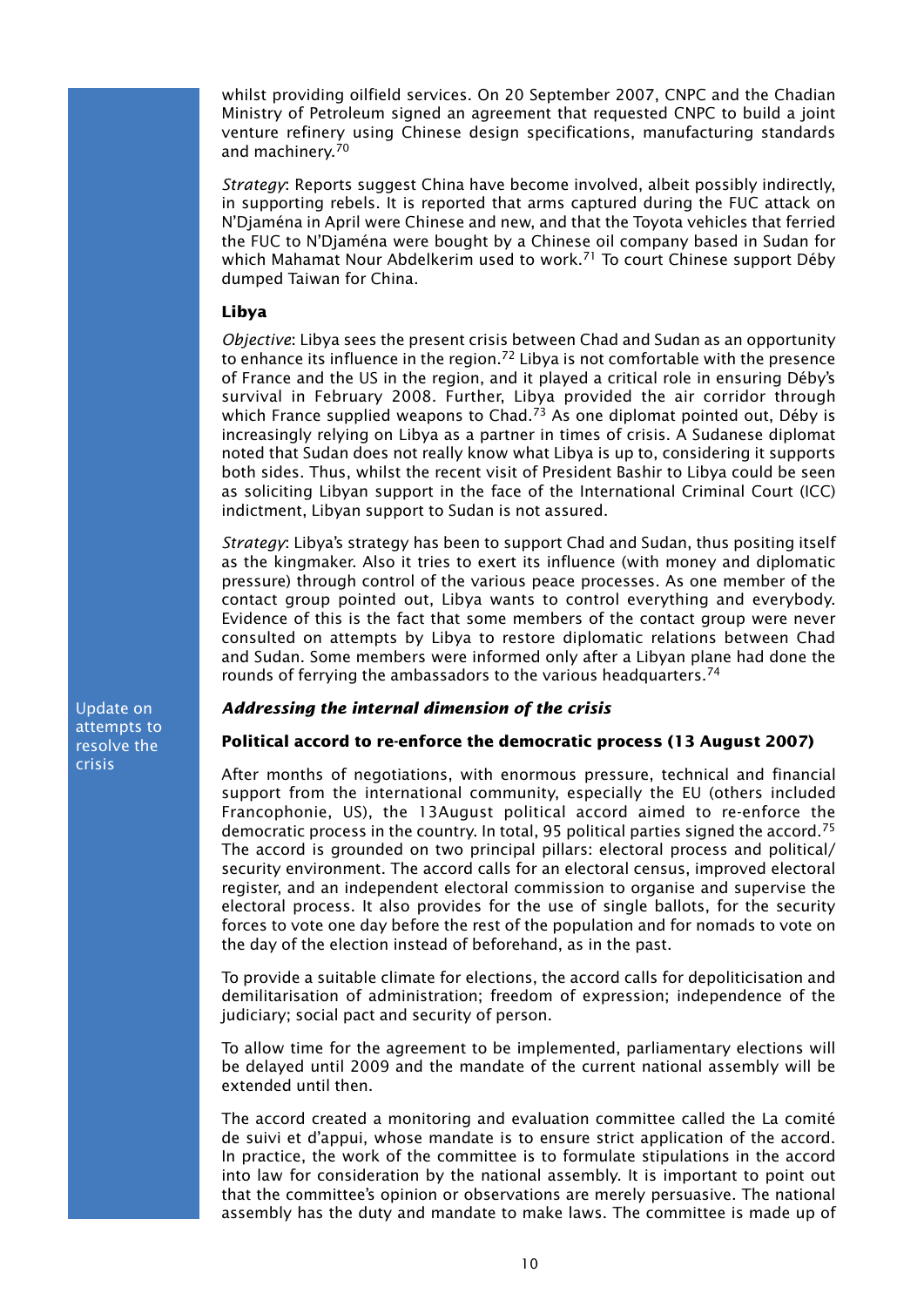five members from the presidential majority and five from the political opposition. Resource persons from the presidency, general assembly and government are also represented, but they cannot deliberate. Members of the international community (AU, EU, UN and Francophonie – OIF) are observers. The committee's decisions are taken by consensus preferably but, failing that, by is a two-thirds majority.. Failing that, a simple majority will decide.

*How important is the accord to the players?* By concentrating almost entirely on elections, the accord seems to have conveniently left out some of the most vexing issues in the conflict, such as management of oil rents, public administration and security sector reform. Whilst Déby described the agreement as a step towards peace, Ngarlejy Yorongar criticised it as inadequate and argued that since it will be subjugated to the constitutional court, which is firmly in Déby's grip, it is a 'waste of time'.76 He reiterated calls for a more comprehensive dialogue including the armed opposition. The question then is why did the political opposition, which has been calling for such a comprehensive dialogue, choose to sign the accord considering some of its perceived weakness? Would postponing the legislative elections give the current parliament, dominated by Déby, a chance to manipulate implementation of the accord? Why did Déby sign it, considering it provided a risk, albeit minimum, of him losing his grip on power? Why did the international community support such a limited venture when some EU countries had advocated a comprehensive approach and France had supported such an approach (eg, the Linas Marcoussis Accord)?

The political opposition is cognisant of the fact that its alignment with either belligerent will enhance the belligerent's legitimacy and negotiation power. The political opposition has not clearly defined its relationship with the armed opposition. This is partly because they have not been able to identify a winning horse on which to bet. Against this backdrop, the accord provided the political opposition the chance to solicit more concessions from Déby, which would be more difficult in a comprehensive dialogue inclusive of the armed rebellion. The opposition understands that Déby's preoccupation is survival and that the armed opposition provides the greatest threat to that. By accepting the accord, the political opposition groups were attempting to preempt their marginalisation in the eventuality of comprehensive dialogue. Also, the accord provides a mobilising ground on which the political opposition can rally in criticising Déby; and most importantly, a point of reference for the international community to pressure him for more democratic concession. Thus, the accord was perceived by the political opposition as taking care of its short-term objective – survival and influence of the transitional process and the possibility of achieving its long-term goal – the control of the state.

The accord gave Déby the chance to portray himself to the international community as a willing partner in Chad's democratisation process. After all, he is the initiator. However, the accord is part of his strategy to torpedo any attempt at a comprehensive political dialogue. A comprehensive dialogue would reduce his manoeuvring space as he would be outnumbered. It should be noted, he was able to control the sovereign national conference only by appointing one of his close allies, Ahmat Mahamat Bachir, its head. Thus, the accord is perceived by Déby as a measure to control and shape the transition process, enhance his international standing, and marginalise and isolate the arm rebellion.

For France, the accord was a relief, as it portrayed its client Déby as a willing reformer. For the EU, the accord seems to speak to it's democracy agenda on the continent. But on closer examination, one cannot help but argue that the accord is also a reflection of the EU's weakness as it fell short of the comprehensive dialogue that the EU advocated.77

### *Status of implementation (August 2007 to March 2009)*

Implementation of the accord has been piecemeal. At operational level, some important strides have been made, with a view to operationalising the committee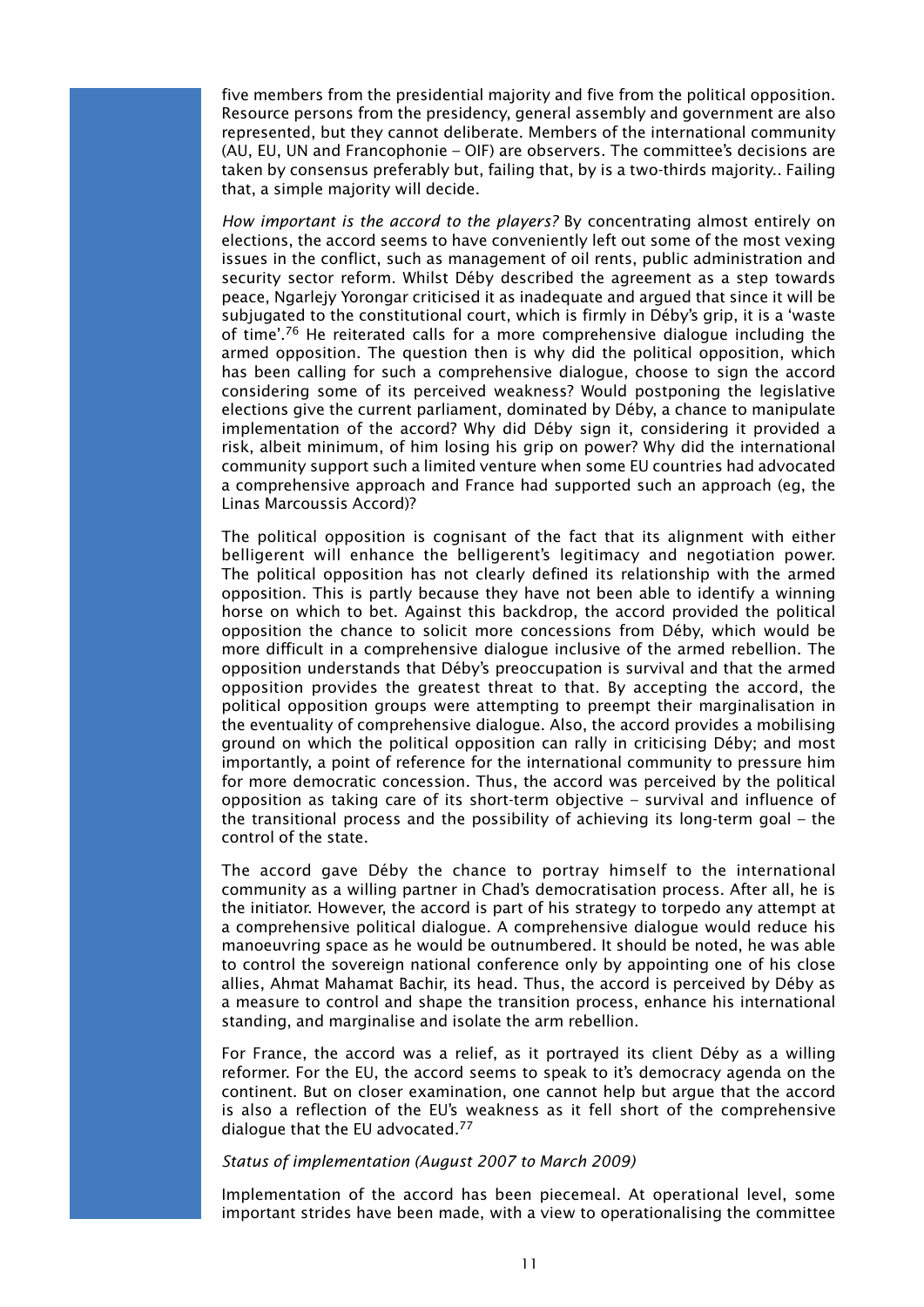and its work plan. Despite repeated calls, the committee has not been able to meet with the prime minister, nor with certain ministers who are concerned with the implementation of the accord. On 2 July 2008, the ministry of economy and planning launched a cartographic census, which, if completed, will be followed by a demographic census.

The government has put at the committee's disposal 224 million CFA francs.<sup>78</sup> The EU has put in place a budget of  $\epsilon$ 5 million for the different aspects of the accord:  $\in$ 2 million for the electoral register,  $\in$ 1 million for reinforcing the capacity of structures engaged in the electoral process (independent electoral commission,, permanent bureau of elections and ministry of interior), and  $\epsilon$ 500 000 each for election observation, civic and media education, and for re-enforcing the capacity of political parties. The OIF has given five computers, one telephone and one photocopier.79

Substantively, four important laws have been adopted by the national assembly: the law establishing the Independent Electoral Commission, organic laws relating to the constitutional court and to the electoral code, and an amendment of organic law relating to the Supreme Court. Using the examples of the law establishing the Independent Electoral Commission (IEC) and the new electoral code, one can only conclude that implementation of the accord is going to be a hard-fought battle. A closer look at both laws reveals a gap between the spirit or letter of the accord and the laws implementing it. The regime has used its majority in the national assembly to control and manipulate implementation of the accord in its favour. The government put in place an inter-ministerial committee charged with following up the application of the accord, but in reality, it is nothing but a night watchman to dilute the draft proposal of the committee, thus ensuring that the regime remains in control and influences the accord's implementation. The final text of both laws adopted is a replica of the inter-ministerial committee's proposal, which in many instances is not a reflection of what the committee proposed. French Prime Minister Kouchner met with the bureau of the committee and proposed the mediation of two legal experts from the OIF. Is the problem a legal one or lack of political will?

In appraising the electoral code, the committee has argued that articles 11, 13, 44, 109, 148, 153, 170 and 171 are not a total reflection of the political accord and that they put the electoral process firmly in Déby's hands. For instance, the independence of the IEC has been deeply compromised by the electoral law and regarding the law establishing it, the committee argues that article 1, 6, 9, 12, 14, and 24 are not a true reflection of the spirit of the accord. For example, in stating that the Permanent Bureau of Elections (PBE) will assist the IEC, parliament clearly states that the PBE is not under the authority of the IEC but under the ministry of territorial administration, which is contrary to the political accord.

# **Sirte Agreement (Allez Suivez le Guide)**

Signed on 25 October between the government and the main Chadian armed opposition, the agreement called for respect of the constitution, a ceasefire, general amnesty, and for rebel groups to participate in the running of state affairs, for rebel force integration into the Chadian National Army and for another meeting in Tripoli, including all political parties and relevant civil society organisations, to follow up on the implementation of the agreement. However, the parties have not adhered to the Sirte Agreement. The leader of CNT, for his part, decided to implement the Sirte Agreement, opting on 7 December 2007 to return to N'Djamena.

The agreement encountered many problems before it even took off. Rebels argued that it barely laid out broad principles. In response, Déby warned that it was the last agreement he would negotiate with rebels. The first nail on the agreement's coffin was fighting in November 2007 in Farchana and Biltine and the February attacks on N'Djamena sealed its fate**.**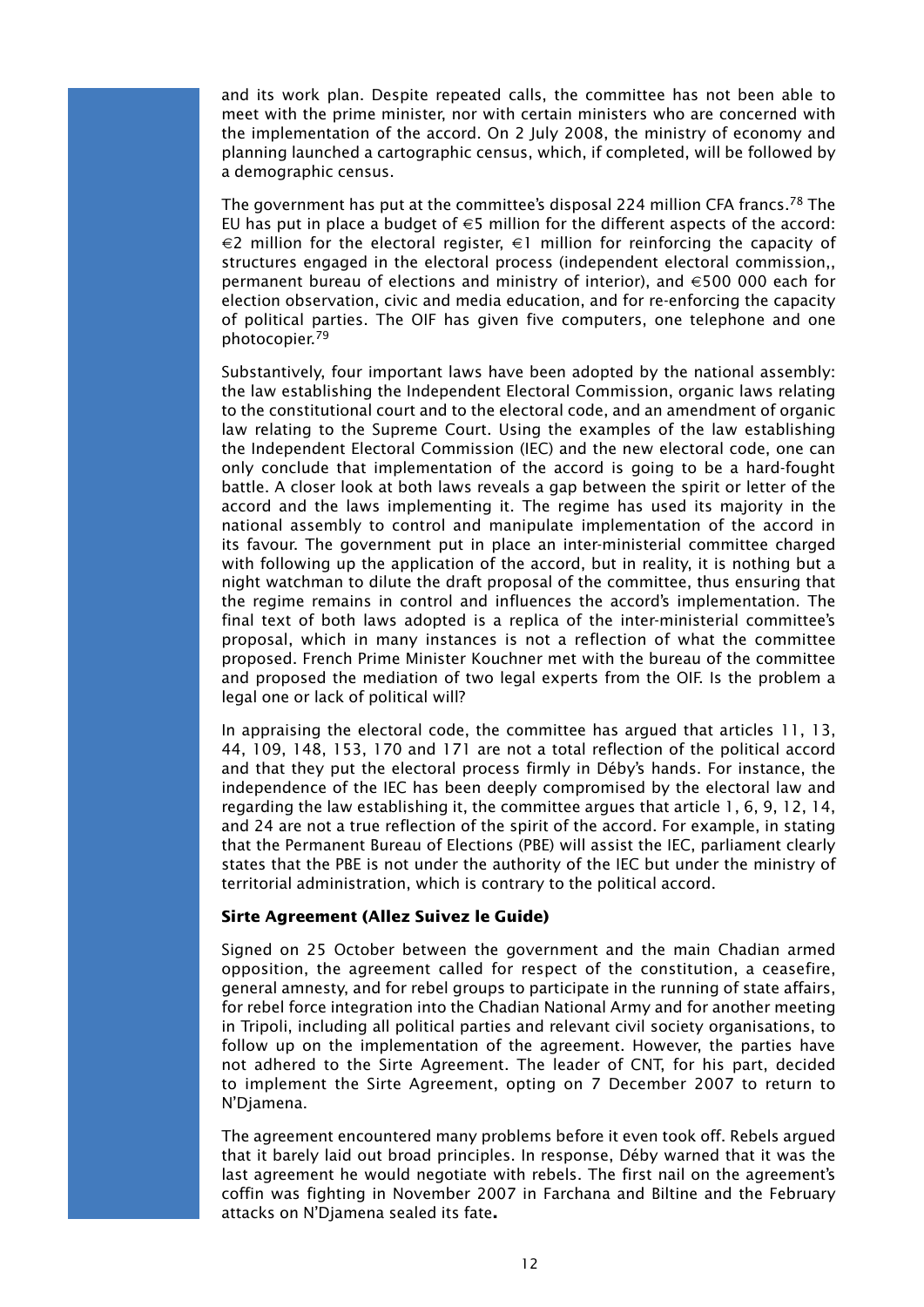#### *Addressing the external dimension*

### **The Dakar Agreement (African solution to African problem)**<sup>80</sup>

The agreement called for the normalisation of relations and renewal of the commitments of other agreements like Tripoli (February 2006), Khartoum (August 2006), Cannes (February 2007) and Riyadh (May 2007). Unlike these previous agreements, the Dakar Agreement called for the formation of a contact group to monitor implementation of the agreement and document violations. Led by Libya and the Republic of Congo (ROC), the group also includes representatives from the governments of Senegal, Gabon, Chad, Sudan, and Eritrea, the Community of Sahel-Saharan States (CEN-SAD), the Economic Community of Central African States (ECCAS), the Organisation of the Islamic Conference (OIC), Minurcat and the AU. The group has met regularly since March.

The contact group is also responsible for establishing a peace and security force, a joint mission called for in the Dakar Agreement to secure the border between Chad and Sudan. The peace and security force concept provides for the deployment of an observation and monitoring force to start in January 2009. In addition to the establishment of observer posts, Chad and the Sudan are to station 1 000 troops each at their respective borders.

#### *Implementation status*

The contact group established by the Dakar Agreement of March 2008 met at ministerial level and at the level of defence, security and intelligence experts responsible for studying and planning the rapid establishment of the peace and security force along the border between the two countries. They met in Brazzaville in June 2008, in Dakar in July 2008, and in Asmara in September 2008. Following the restoration of diplomatic relations between Chad and Sudan, formalised by the exchange of their respective ambassadors on 9 November 2008, the sixth contact group meeting took place in N'Djamena on 15 November 2008. After the meeting, a communiqué was issued stating that the group had approved an evaluation mission aimed at finalising the arrangements for the establishment of a peace and security force along the border between Chad and Sudan. This meeting was preceded, from 12 to 14 November, by the fourth defence, security and intelligence experts planning meeting, the conclusions of which were adopted by the contact group. The seventh contact group meeting will be held in Khartoum.

In accordance with the decision on relations between Chad and Sudan adopted by the 138th PSC meeting held in Sharm El Sheikh, on 29 June 2008, the commission sent a delegation to Chad led by the former president of Burundi Pierre Buyoya, from 10 to 16 October and from 25 to 28 November 2008; and to Sudan, from 2 to 9 November 2008. The authorities of both countries reiterated their commitment to normalise their diplomatic relations and to ensure that no hostile action was carried out against their respective territories on either side of their common border.

Thus far, financial resources and equipment for the border force have not materialised, and the contact group has requested international assistance. However, questions have arisen about whether this force will be able to accomplish its mission, given manpower constraints (with African troops already committed in Darfur) and the presence of international missions in both Sudan and Chad that are perhaps better suited to perform this task.

Even if the force is to materialise, what will it serve? What will be its rules of engagement? As pointed out by a member of the contact group, the force will be a paper tiger, an observation mission with no execution mandate. More importantly, how will the mission relate to other peacekeeping missions on the already crowded Darfur Chad border?81 The slow pace of implementation results from lack of political will and distrust between the two countries. Implementation of the Dakar process will certainly be contingent on progress in resolving the internal crisis in Chad and Sudan. Emphasising implementation of Dakar in the hope that it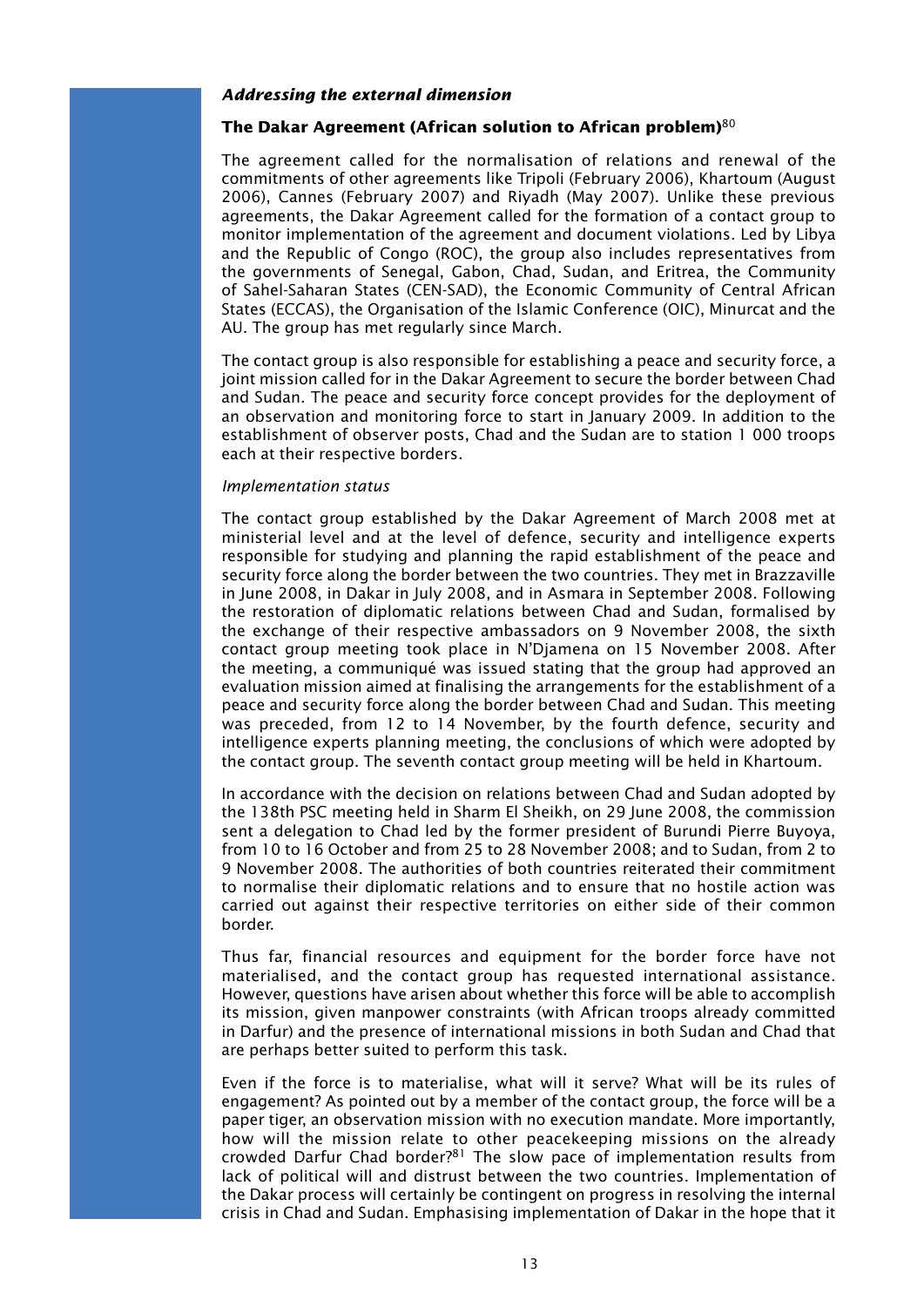will resolve the problem in Chad and Sudan is totally misplaced. Dakar should be seen as a measure to enhance and consolidate the gains made in addressing the internal crisis in Chad and Sudan.

### Minurcat II<sup>82</sup>

On 14 January 2009, the UN Security Council passed resolution 1861 extending the mandate of Minurcat until 15 March 2010. It also authorised the deployment of a military component to follow up Eufor in Chad and CAR, and decided that the transfer of authority between Eufor and the military component of Minurcat would take place on 15 March 2009.

Operational implementation of UN resolution 1861 has been impressive. On 14 March 2009, Force Commander Major General Elhadji Mouhamedou Kandji (Senegal) assumed operational control of the UN force of 2 085 troops. The force included 1 877 troops rehatted (a French-engineered intervention) from eight Eufor contributors (Albania, Austria, Croatia, Ireland, Finland, France, Poland and Russia), 140 troops from two new contributors (Ghana and Togo), and 68 new force headquarters staff officers from various countries. Italy will remain in theatre under Eufor command to support Minurcat until the deployment of a Norwegian level II hospital in mid-May.

The principal weakness of Minurcat is that it still suffers from the perception that it is a French policy instrument designed to protect Déby and rehatting without proper analysis of its political ramification entrenches this. Thus, some argue that Eufor and, by extension, Minurcat II is an international policy towards Chad that is a byproduct of Darfur policy, and specifically the push to bring an international protection force to Darfur.<sup>83</sup> Consequently, besides its humanitarian posture, Minurcat could be a tipping point in the crisis in Chad, taking cognisance of its mandate and rules of engagement.<sup>84</sup>

#### *Possible scenarios*

Renewed violence*:* As the rainy season draws near, the possibility of renewed violence is very likely. Renewed violence is going to be bloody, as both belligerents are well armed. For the rebellion, it might just be the last throw of the dice. The rebels point out that it is just as matter of time, once they finish their technical preparation. Recent rebel incursion into Chadian territory could signal the beginning of their bash into N'Diamena.<sup>85</sup> The government has moved a huge chunk of its forces to eastern Chad in anticipation of rebel offences. On 24 March 2009, Moussa Faki (minister of foreign affairs) warned the diplomatic community of an imminent rebel offensive. Two events signal the possibility of violence. First, the ICC warrant of arrest for President Bashir might radicalise him and trigger a rebel attack to force the international community to reconsider. Nevertheless, whilst the ICC arrest warrant might complicate life for the rebellion, Sudan more than ever might be hesitant to overtly support the rebellion as it pursues peace with the Darfur rebels. Renewed attack by the rebels might be informed by an urgency to prevent desertion from the rebellion by smaller rebel factions that perceive alignment with Déby as bringing more rewards than staying with the rebellion. Secondly, the social cost of violence has been reduced considerably since the government introduced measures such as outlawing the charcoal trade, that have increased the cost of living, especially in N'Djamena.

*Negotiations*. People do negotiate because of weakness, whether perceived or real. Déby's preferred strategy has been to organise elections, win them and then negotiate with anybody who wishes to be co-opted. This strategy strengthens his negotiation power and legitimises the elections. For the time being, there is no pressing need for Déby to negotiate at least a new deal with the rebels, butif he did negotiate now, it would be on his terms.

*Elections:* Whilst the political opposition is kicking and screaming that elections should not be held in an environment of insecurity, it is very likely there will be parliamentary elections this year. It is of immense political benefit for Déby to hold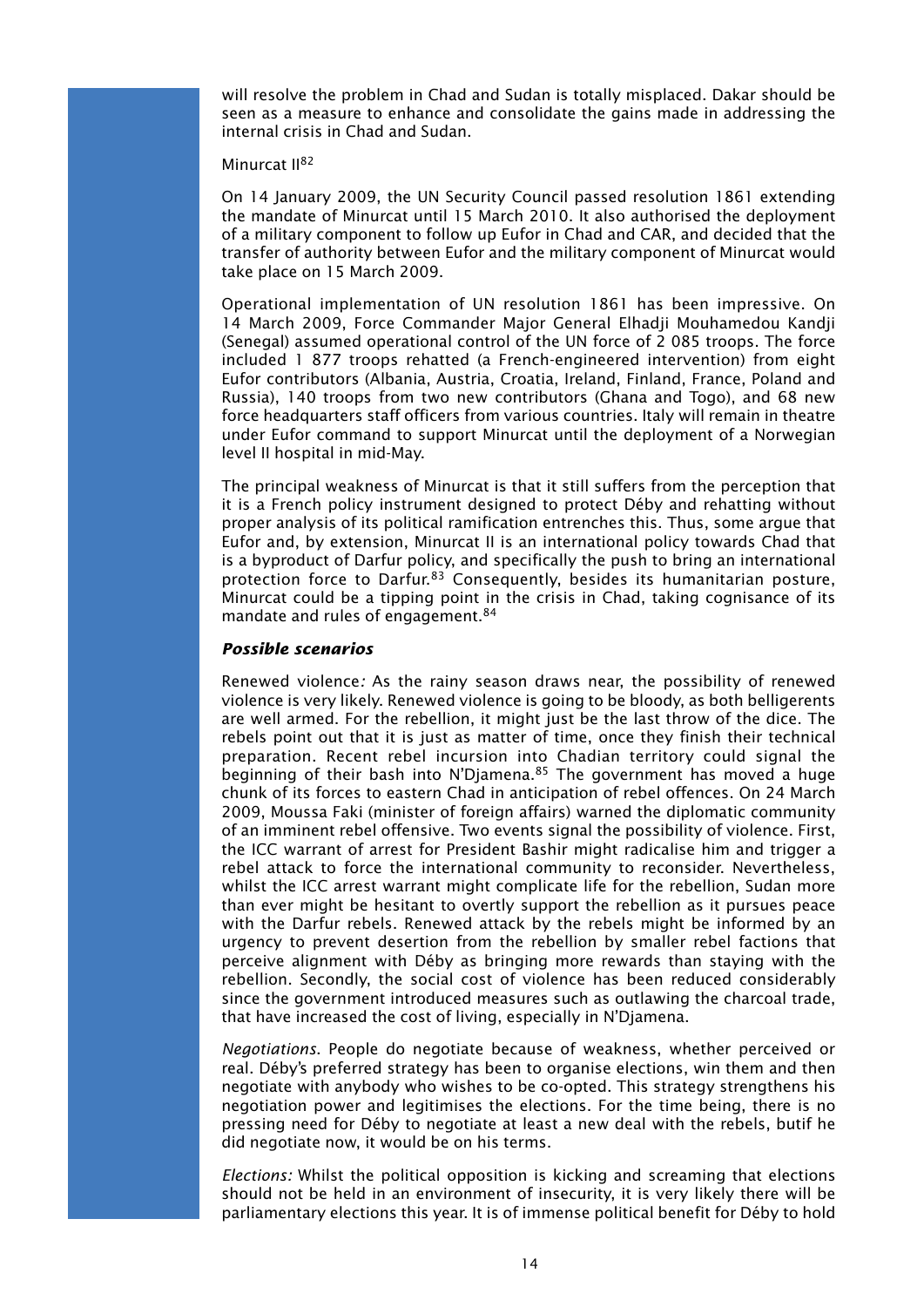an election, as it would enhance his image and legitimacy, and would strengthen his position in any subsequent negotiation.

*Reincarnating the Nkunda strategy:* The possibility of Sudan arresting rebel leaders and handing them to Chad is remote, but cannot be discounted. The incentive for such a move is very small – if negotiations with the Darfur rebels seem to be bearing some fruit, Sudan is unlikely to sacrifice the rebel leadership for good relations with Chad. However, in the eyes of the international community, President Omar Hassan Ahmad al-Bashir is a much bigger fish to fry.

*Palace coup*: Some suggest that Déby is very sick and has become a liability. Ambitious people within his internal clique are ready to replace him and there is a move to remobilise the Zaghawas, as by appointing Timan Erdimi as the main rebel leader, the rebels were hoping for and ensured more Zaghawa defections.

#### *Policy consideration and options*

What constitutes the success of a peace process in the short- and long-term and how can it be measured? If the current approach is flawed as a result of lack of seriousness, as some would suggest, what then is the alternative and what should it seek to address or achieve? The simple solution, argues one diplomat, would be a total cleanup of Chad's political leadership. This is more an expression of desperation and the sad reality is that the international community is rapidly running out of options. Even with a common strategy shared by the main domestic, regional and international actors, there is limited scope for manoeuvre, and a revolutionary departure from the current approach is a non-starter.

There should be sustained pressure for implementation of the various peace processes, especially those of the 13 August political accord, the Sirte Agreement or for commencement of negotiations with the rebels. The following options or strategies could be adopted to enhance implementation:

*Diplomatic pressure*: As much as the international community (UN, AU, US and France) has supported the regime diplomatically, it should use these diplomatic channels to pressurise the regime to implement the 13 August political accord and enter negotiations with the rebels. Fine diplomatic language is not enough. Strong language and condemnation such as those used in supporting the regime will signal the intention of the international community not to award the regime unconditional support.

*Arms embargo:* The international community should explore ways of inflating the cost of violence in eastern Chad. One of these may through the prevention of arms flow into Chad and Sudan. How effective such sanction would be is a matter of debate not limited to this case alone. Getting sanctions right is as important as getting sanctions adopted. This is important considering the AU lack the capacity to implement, monitor, oversee and verify sanctions. Whilst it could be argued that suspension and the threat of sanctions and an arms embargo may be intended to compel compliance with the African peace and security agenda, the international community must walk the tightrope distinguishing between embargo on a legitimate political entity such as the Chadian state and on the rebels. Sanctions should not be designed primarily to express outrage at the gravity of the crisis, but should be anchored on a clear political goal.

*Comprehensive approach/enhanced coordination:* The various peace efforts in Chad are very far apart, with every accord speaking to different issues as if they are separate. The international community should explore ways of harmonising the various implementation mechanisms, which would have the added value of giving it a much clearer picture of what is happening and ensure a common response.

Normalising Chad/Sudan relations

**International support for the Dakar Accord.** Recent ranting by Déby about his loss of confidence in the AU and his rebuke of China and Libya for their nonsupport is an expression of the gravity of the crisis rather than any attempt to ditch them. There seems to be a multiplicity of peace efforts to resolve the

Stabilising Chad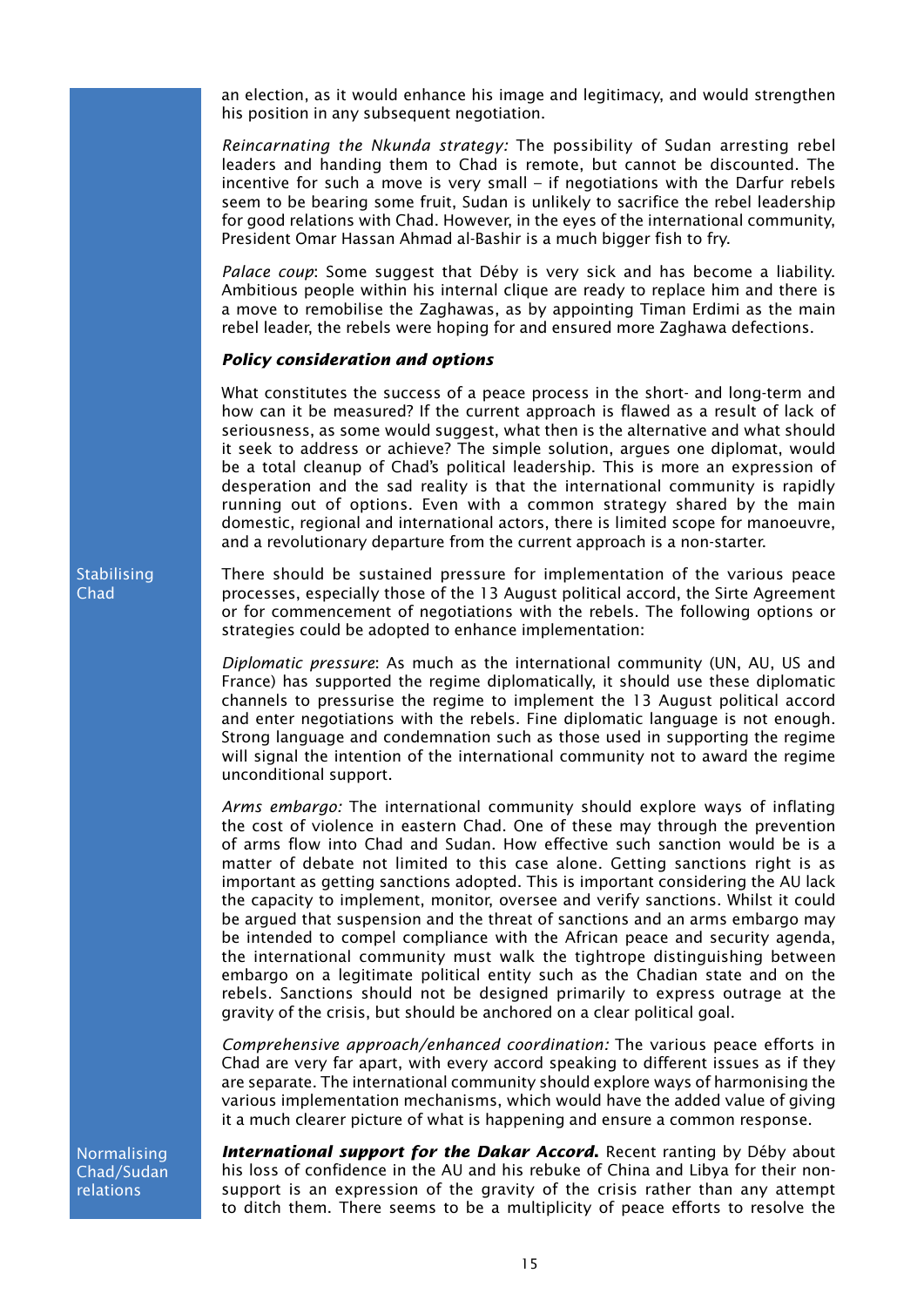Chad Sudan diplomatic tension. For example, what can the Qatari initiative achieve that the Dakar process cannot? A multiplicity of these efforts seems **little** but a multiplicity of agendas. Whilst the AU might well not have the leverage it much desired, working within the framework set by the AU would certainly enhance ownership and in the process temper on allegations of imperialism. The international community must, therefore, show it support for AU initiative.

*Buffer zone/demilitarised zone (DMZ)*: The impact of the Dakar agreement is contingent on some success in addressing the domestic crisis in Darfur and Chad. However, there is need for the AU to enhance stability in eastern Chad and it should explore the possibility of a demilitarised zone between Chad and Sudan. If there is objection from Sudan, such a space could be created in the east of Chad.

*Good neighbourhood process/international conference on the sub-region:* United Nations Security Council (UNSC) Resolution 1778 of 25 September 2007 deemed the situation in the region of the border between the Sudan, Chad and the Central African Republic as constituting a threat to international peace and security. The AU has stressed the importance of a coherent and integrated regional approach aimed at identifying and addressing the root causes of the crisis to promote durable peace and stability in the region. Within the framework of post-conflict reconstruction and development, these two international pronouncements echo the need for an integrated regional approach to the crisis.

Such an integrated approach could take the form of an international conference on the sub-region. The conference should not be a once-off event or an attempt to hijack other processes currently going on. Rather it should be the logical outcome of jumpstarting the implementation of the various peace accords. Thus, much like the International Conference on the Great Lakes Region, it should be a postconflict reconstruction strategy grounded in the need for dialogue among people of the region on how to tackle regional crises. Specifically, the purpose of the conference would be to initiate a process.

<sup>1</sup> Chrysantus Ayangafac is a senior researcher at the Institute for Security Studies, Addis Ababa office.

<sup>2</sup> See Lanne, B, Conflits et violences au Tchad, *Afrique contemporaine*, Vol 180, 52–61, 1996; Lemoine, T, Tchad 1960–1990: Trente années d'Indépendance , *Lettres du monde,* 1997.

<sup>3</sup> For a narrative of the February attack see Prunier, G, Chad: Between Sudan's Blitzkrieg and Darfur's War, *openDemocracy*. February 2008; International Crisis Group, Chad: A new conflict resolution framework, *Africa Report* No144, 24 September 2008.

<sup>4</sup> See Prunier, G, Chad's tragedy, available at http://www.opendemocracy.net/article/democracy\_power/africa/ chad\_tragedy; ICG Chad: Back towards war?, *Africa Report* N°111, 1 June 2006.

<sup>5</sup> For an analysis on the regional dynamics of the crisis see, Jensen, CT, Nasty neighbours: Resolving the Chad Sudan proxy war, *Enough Strategy Paper* No 17 April 2008; Roland, M, 2006a. Chad/Darfur: how two crises merge, *Review of African Political Economy* 33(109): 467–482. Marchal, R, 'Tchad/Darfour: vers un système de conflits'*, Politique Africaine* 102: 135–154, 2006; Giroux, J, Lanz, D and Sguaitamatti, D, The tormented triangle: the regionalisation of conflict in Sudan, Chad and Central African Republic, *Working Paper* No 47, Center for Security Studies, ETH, and SwissPeace; Behrends, A, The Darfur conflict and the Chad/Sudan border – regional context and local re-configuration, *Sociologus* 57(1): 99–131. 2007; Berg, P, *The Dynamics of Conflict in the Tri-Border Region of Sudan, Chad and the Central African Republic*. Washington DC: Friedrich Ebert Foundation, 2008; Tubiana, J, The Chad-Sudan proxy war and the 'Darfurisation' of Chad: Myths and reality, available at http://www.globalpolicy.org/security/issues/chadcar/2008/042008chaddarfur.pdf, The Chad-Darfur conflict system: causes, history, dynamics, movements, and personalities. Available at http:// jonrosen.net/writing/Chad\_Darfur\_Conflict\_System.pdf.

<sup>6</sup> Jérôme, T, Op Cit.

<sup>7</sup> Interview with an anonymous expert on EU Africa relations, Addis Ababa March 2009.

<sup>8</sup> PressTV, UN urges Chad to negotiate with rebels, available at http://www.presstv.ir/detail.aspx?id=94993&se ctionid=351020506. accessed 17 May 2009.

<sup>9</sup> See Collier, P and Hoeffler, A, On the incidence of civil war in Africa, *Journal of Conflict Resolution* 46(1): 13–28, 2002; Collier, P and Hoeffler, A, Greed and grievance in civil war, *Oxford Economic Papers* 56(4): 563–595, 2004; Collier, P, On the economic consequences of civil war, *Oxford Economic Papers*, 51, 168–183. 1999.

<sup>10</sup> Handy, P,Chad: Democratisation challenges and limits of international intervention**,** Area: *Subsaharan Africa/ Security & Defence ARI* 59/2008.

<sup>11</sup> ICG 2006, Op Cit. Handy, P, Op Cit.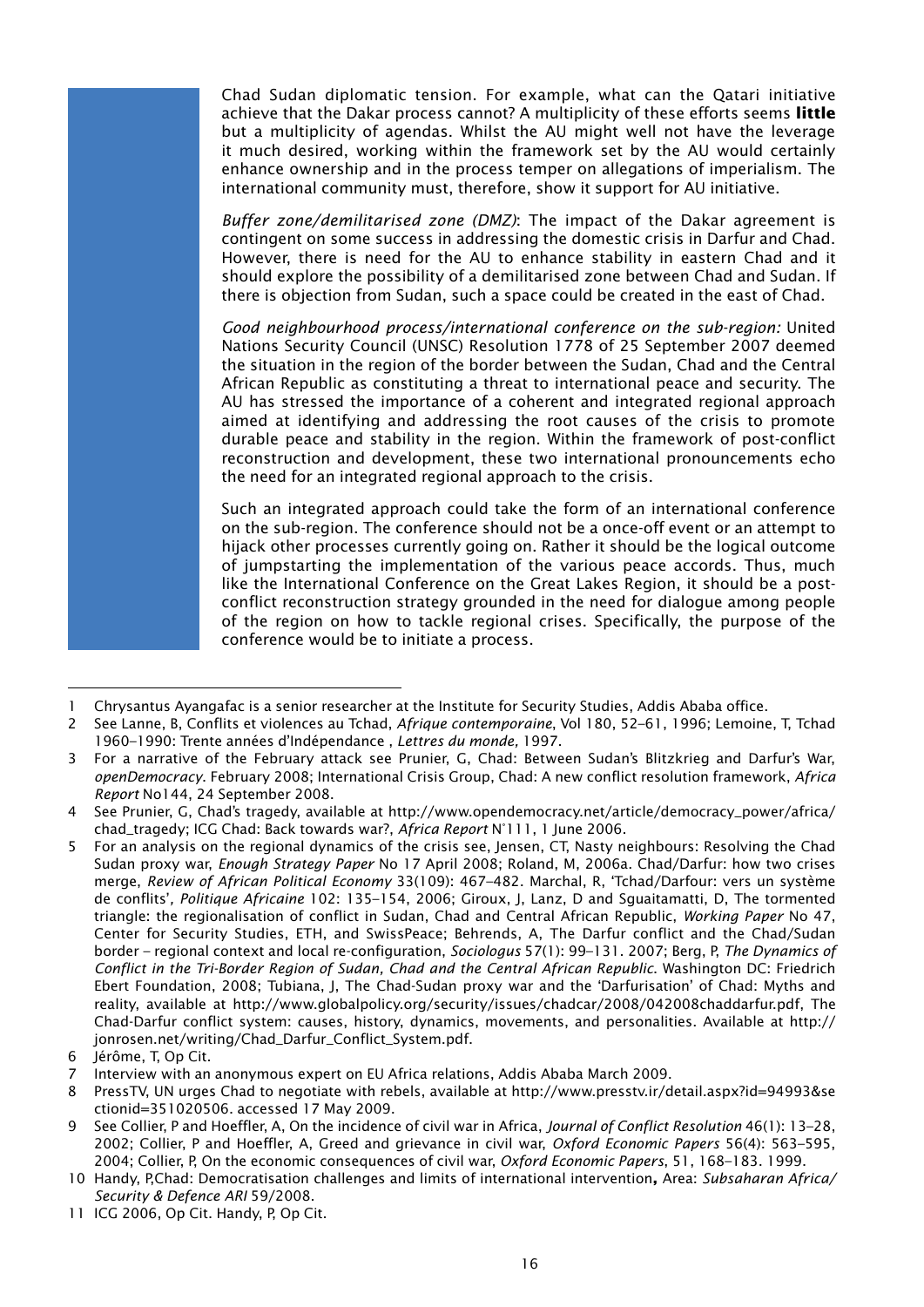- 12 Handy, P, Op Cit.
- 13 For an analysis of the influence of local conflict on the Chadian crisis see ICG,Tchad: la poudrière de l'Est, *Rapport Afrique* No149 15 Avril 2009.
- 14 For Chad's mining prospect see Mobbs, P, The mineral industry of Chad, available at http://minerals.usgs. gov/minerals/pubs/country/2001/cdmyb01.pdf; Mbedi:Mining in Chad, available at http://www.mbendi. com/indy/ming/af/ch/p0005.htm.
- 15 IMF,Chad: Selected issues, IMF Country Report No 9/27. available at http://www.imf.org/external/pubs/ft/ scr/2009/cr0967.pdf.
- 16 Exxonmobil, Chad's oil revenue, available at http://www.esso.com/Chad English/PA/Files/24\_ch13.pdf. accessed March 2009.
- 17 IMF 2009 Op Cit.
- 18 For the latest on the humanitarian situation on the crisis see Report of the Secretary-General on the United Nations Mission in the Central African Republic and Chad, S/2009/196, 13 April 2009.
- 19 Muttitt, G, Production sharing agreements: oil privatisation by another name, available at http://www. carbonweb.org/documents/PSAs\_privatisation.pdf, accessed 4 October 2007.
- 20 Africa Intelligence, Chad: Secret talks with Exxon, Africa Energy Intelligence No 601.
- 21 See Ayangafac, C, (ed) Political economy of regionalisation in Central Africa. *ISS Monograph Series* No 155, November 2008.
- 22 See Ayangafac, 2008 Op Cit.
- 23 AFP,Nigeria-Europe gas pipeline sparks fresh interest, available at http://www.thefinancialexpress-bd. com/2009/04/27/64928.html.
- 24 Cf May, R and Massey, S, Chad politics and security, available http://www.unhcr.org/refworld/ pdfid/46384ed12.pdf, accessed 19 October 2009.
- 25 The main political parties are: Front des Forces d'Action pour la République (FAR) Ngarlejy Yorongar; Rassemblement pour la Démocratie et le Progrès (RDP) – Lol Mahamat Choua; Viva Rassemblement National pour la Démocratie et le Progrès (Viva-RNDP) Kassire Koumakoye; Union Nationale pour la Démocratie et le Renouveau (UNDR) – Saleh Kebzaboh; Union pour le Rénouveau et la Démocratie (URD) – Wadal Abdelkader Kamougué.
- 26 Buijtenhuijs, R, *Transitions et élections au Tchad 1993–1997: Restauration autoritaire et recomposition politique*, ASC – Karthala, Paris 1998.
- 27 The alliance is made up of the following rebel groups: l'Union Démocratique pour le Changement (UDC) headed by Abderaman Koulamallah; le Front pour le Salut de la République (FSR) led by Ahmat Hassaballah Soubiane; Rassemblement des Forces pour le Changement (RFC) led Timan Erdimi; Union des Forces pour la Démocratie et le Développement (UFDD) led by Mahamat Nouri, l'Union des Forces pour le Changement et la Démocratie (UFCD) led by Adoum Hassabalah, l'Union des Forces pour la Démocratie et le développement-Fondamentale (UFDD-F) led by Abdelwahid Aboud Makkaye, le Conseil Démocratique Révolutionnaire (CDR) led by Albadour Acyl Ahmat Achabach et le Front Populaire pour la Renaissance Nationale (FPRN) led by Adoum Yacoub Koukou.
- 28 UFR Communiqué de presse de l'UFR: Composition, available at http://est.matin.over-blog.com/ article-29456705.html, accessed 29 March 2009.
- 29 Jeune Afrique, Tchad: les rebelles, ex-rivaux, affichent leur unité pour renverser Déby, available at http:// www.jeuneafrique.com/depeche\_afp\_20090507T113307Z20090507T085925Z\_Tchad--les-rebelles-exrivaux-affichent-leur-unite-pour-renverser-Deby.html, accessed 7 May 2009/
- 30 United States Department of State, *Country Reports on Human Rights Practices 1993: Chad*, Washington, 31 January 1994.
- 31 Tubiana, T, 2008 Op Cit.
- 32 Campbell, BK, Toward resolving Chad's interlocking, available at http://www.usip.org/pubs/usipeace\_ briefings/2008/1215\_chad\_conflicts.html, accessed 29 March 2009; Gérard, G, 2008. *Armed Movements in Sudan, Chad, CAR, Somalia, Eritrea and Somalia,* Berlin: Centre for International Peace Operations.
- 33 See Tubiana 2008, Op Cit.
- 34 Ibid.
- 35 He is an Arab from east (Batha) and the former rebel leader of the la Concorde Nationale du Tchad,
- 36 Interview with an anonymous humanitarian officer in Chad, April 2009.
- 37 Ibid.
- 38 See IRIN,Chad: Yaya, When we have seen death, we are no longer afraid, available at http://www.alertnet. org/thenews/newsdesk/IRIN/46d405ae2db95c7cb10b02bfede00dab.htm, accessed on 30 March 2009; ICG, 2009. Op Cit.
- 39 ICG, 2008, Op Cit.
- 40 Exxonmobil Op Cit.
- 41 IMF, 2009. Op Cit.
- 42 Ibid.
- 43 See Gary, I, Chad's oil: Miracle or mirage? Following the money in Africa's newest petro-state, Catholic Relief Services. Available at http://crs.org/publications/list.cfm?sector=26; Eriksson, H. and Hagströmer, B, Chad – Towards democratisation or petro-dictatorship, Discussion Paper 29 Nordiska Afrikainstitutet, Uppsala, 2005.
- 44 ExxonMobil Op Cit.
- 45 Interview with an anonymous Chadian opposition leader, April 2009.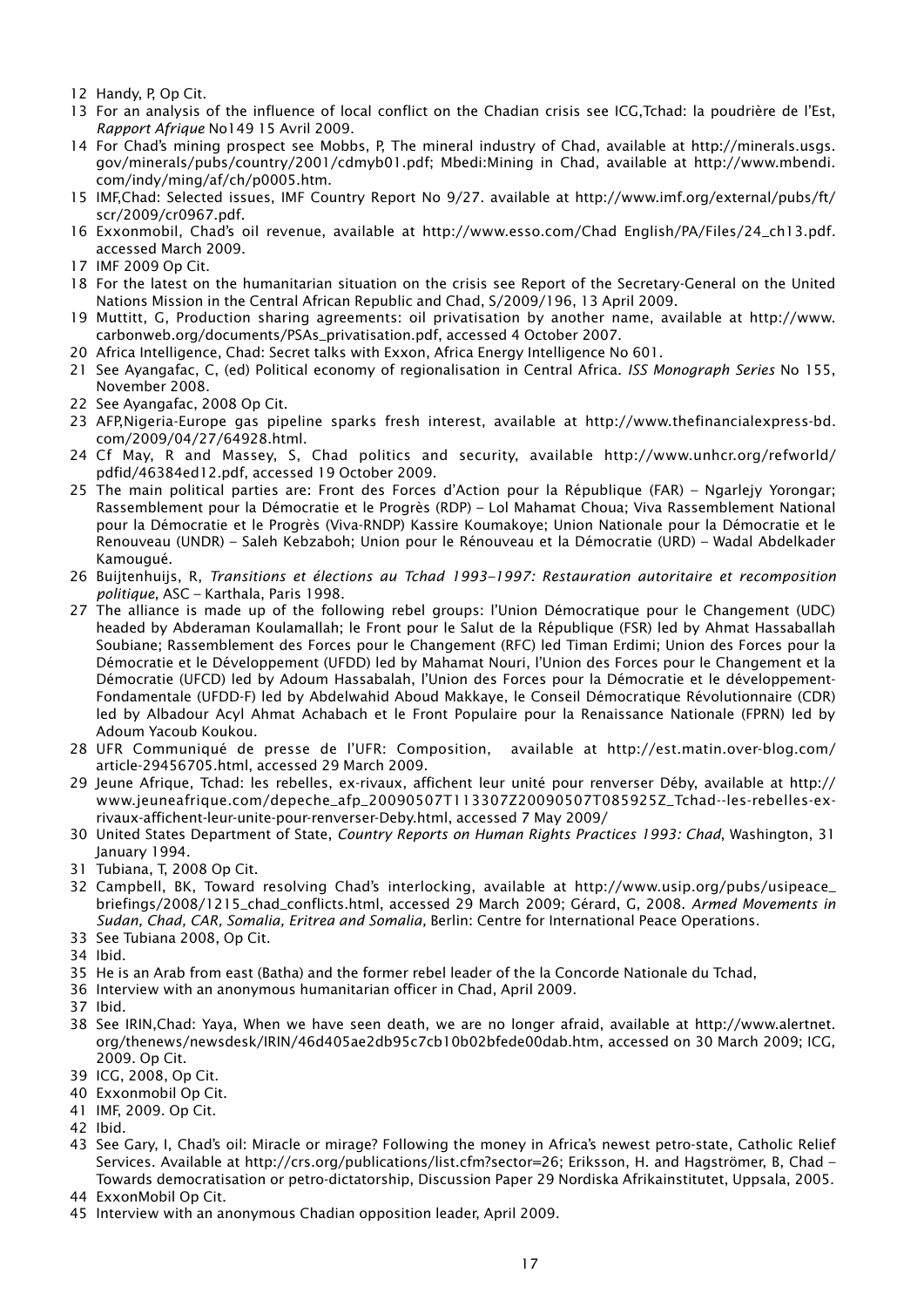- 46 This ministry is headed by Adoum Younousmi, one of Déby's close confidants. He signed the Sirte peace agreement on behalf of government. He and President Déby were born in Fada.
- 47 Tubiana, 2008 Op Cit.
- 48 Ibid.
- 49 L'Observateur,Chaude empoignade des elus MPS, L'Observateur No 504, 1 April 2009.
- 50 France military presence in Chad is anchored on two legal instruments: Agreement on technical military cooperation. Signed at N'Djamena on 6 March 1976 and secret military pact.
- 51 Stratfor, France/defence: Paris to withdraw, 1 900 troops from Africa, http://www.esisc.org/pays. php?page=4&Id=24, accessed 20 March 2009.
- 52 Massey, S et al Op Cit.
- 53 Cf Ibid
- 54 Cf: McGregor, A, Oil industry at the heart of the Zaghawa power struggle in Chad publication, *Terrorism Monitor Volume* 6 Issue 5 2007, http://www.jamestown.org/programs/gta/single/?tx\_ttnews%5Btt\_ news%5D=4776&tx\_ttnews%5BbackPid%5D=167&no\_cache=1
- 55 EU, Document de stratégie pays et programme indicatif national pour la période 2008–2013, available at http://ue.eu.int/uedocs/cmsUpload/CSPChad2008-13.pdf, accessed on 22 March 2009.
- 56 Interview with an anonymous expert on EU Africa Relations, Addis Ababa, March 2009.
- 57 Interview with an anonymous expert on Eufor, April 2009.
- 58 Gros-Verheyde, N, un défi pour l'europe de la défense, Europolique, available at http://ue.eu.int/uedocs/ cmsUpload/DossTchad3517.pdf, accessed 23 March 2009.
- 59 Interview with an anonymous humanitarian officer in Chad, April 2009.
- 60 Remarks by President Obama after meeting with Sudan special envoy Scott Gration, Sudan advocates, and members of congress.
- 61 United States of America State Department,Background note: Chad, available at http://www.state.gov/r/pa/ ei/bgn/37992.htm, accessed March 20 2009.
- 62 Ploch, L, Instability in Chad, *CRS report* number: RS22798 available at http://assets.opencrs.com/rpts/ RS22798\_20080130.pdf, accessed 24 March 2009.
- 63 Chevron has a 25% stake in the consortium and in 2008, daily output in the Doba complex was 127 000 (Chevron Chad fact sheet).
- 64 See Ayanagafac, 2008 Op Cit.
- 65 Ploch, L, Op Cit.
- 66 Ibid.
- 67 Centre for Defence Information, Chad: Background. available at http://www.cdi.org/pdfs/Chad.pdf,accessed 29 March 2009.
- 68 For analysis on Chad Sudan relations see Tubiaba 2008 Op Cit.
- 69 For an analysis on the regional dynamics of the crisis see Jensen, CT, Nasty neighbours: Resolving the Chad Sudan proxy war, *Enough Strategy Paper* No 17 April 2008; Roland. M, 2006a, Chad/Darfur: how two crises merge, *Review of African Political Economy* 33(109): 467–482. Marchal, R,Tchad/Darfour: vers un système de conflits*, Politique Africaine* 102: 135–154, 2006; Giroux, J, Lanz, D and Sguaitamatti, D, The tormented triangle: the regionalisation of conflict in Sudan, Chad and Central African Republic, *Working Paper* No 47. Centre for Security Studies, ETH, and SwissPeace; Behrends, A, The Darfur conflict and the Chad/Sudan border – regional context and local reconfiguration, *Sociologus* 57(1): 99–131. 2007; Berg, P, *The Dynamics of Conflict in the Tri-Border Region of Sudan, Chad and the Central African Republic*, Washington DC: Friedrich Ebert Foundation, 2008; Tubiana, J, The Chad-Sudan proxy war and the 'Darfurisation' of Chad: Myths and reality, available at http://www.globalpolicy.org/security/issues/chadcar/2008/042008chaddarfur.pdf The Chad-Darfur conflict system: Causes, history, dynamics, movements and personalities, available at http:// jonrosen.net/writing/Chad\_Darfur\_Conflict\_System.pdf.
- 70 China National Petrolum Corporation,CNPC in Chad, available at http://www.cnpc.com.cn/eng/ cnpcworldwide/africa/Chad/, accessed 3 April 2009.
- 71 Massey, S et al, Op. Cit.
- 72 See ICG 2007, Op Cit.
- 73 Ibid.
- 74 Interview with an anonymous member of the contact group of the Dakar agreement, March 2009.
- 75 Comité de Suivi et d'Appui de l'Accord en vue du Rénforcement du Processus Démocratique au Tchad, Rapport d'Activités, Juillet à Décember 2008, available at http://www.issafrica.org/dynamic/administration/ file\_manager/file\_links/CHADRAPPORTJAN09.PDF?link\_id=14&slink\_id=7618&link\_type=12&slink\_ type=13&tmpl\_id=3.
- 76 AFP, Tchad: l'opposant Yorongar refuse de perdre du temps à signer un accord vain, available at http://www. actu.ma/tchad-opposant\_i93896\_2.html, accessed on 4 April 2009.
- 77 See for example paragraph 9 of the European Parliament resolution of 24 April 2008 on the situation in Chad, available at http://www.europarl.europa.eu/sides/getDoc.do?pubRef=-//EP//TEXT+TA+P6-TA-2008- 0186+0+DOC+XML+V0//EN.
- 78 Comité de Suivi et d'Appui de l'Accord en vue du Rénforcement du Processus Démocratique au Tchad,Rapport d'Activités, Juillet à Décember 2008.
- 79 Ibid.